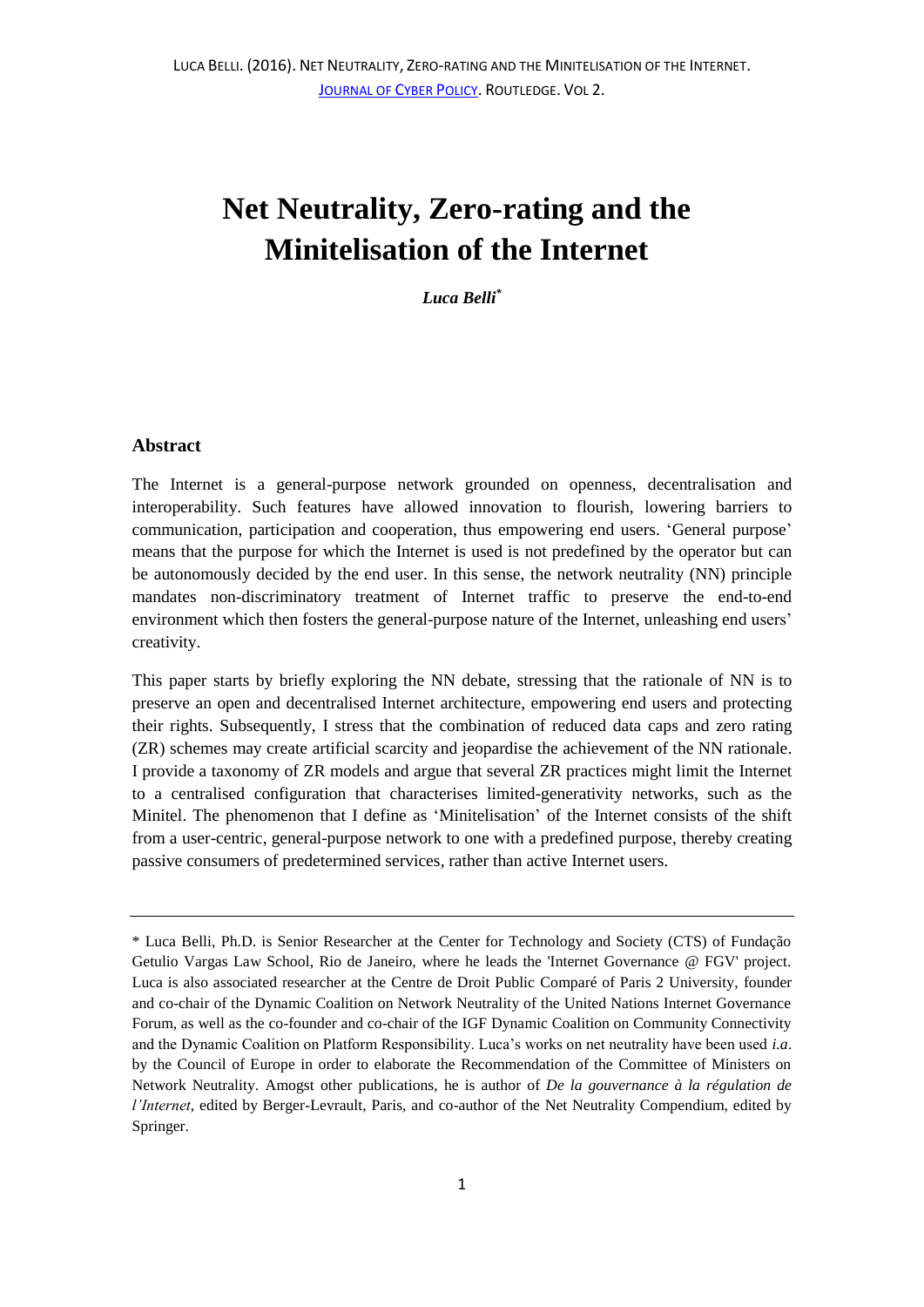## **Introduction: from openness to Minitelisation**

The Internet has been conceived as a general-purpose network grounded on openness, decentralisation and interoperability. Such fundamental features have allowed innovation to flourish online, reducing barriers to communication, participation and cooperation, thus empowering the end users at the edges of the network. Importantly, the term 'general purpose' does not only mean that the Internet generates long-lasting benefits spreading to the whole economy (Bresnahan and Trajtenberg 1996; Jovanovic and Rousseau 2005; Clarke et al. 2015). It also means that the purposes for which the Internet is used are not predefined by the operator; on the contrary they can be autonomously decided by the end user. This feature is particularly important. Indeed, unlike other networks' users, Internet users are not mere consumers or passive recipients of information. On the contrary, they are active 'prosumers' as they have the ability not only to access, but also to create and share, any content, applications and services of their choice and to share them easily at low cost. Therefore, end users can actively contribute to the evolution of a generative<sup>1</sup> network through their creativity.

The Internet's openness and generativity are facilitated by its end-to-end architecture as well as its best-effort delivery paradigm. The end-to-end structure is enshrined in the TCP/IP suite that can be seen as the Internet's technical constitution (Belli 2016). This distinguishes the application functions, consisting in processing of data, from the network functions, consisting in addressing and routing data (Saltzer et al. 1984; Carpenter 1996). As such, the locus of innovation  $-$  i.e. the so-called intelligence of the network – is closer to the user who can produce and share applications, directly contributing to the maturation of the Internet. On the other hand, the best-effort paradigm implies that all online services are treated in a non-discriminatory fashion by default, regardless of their type or content (BEREC 2012b).

As such, the operator is agnostic to all user requests, which obtain best-effort delivery regardless of their type or nature: 'the router makes its best effort to forward the data packet quickly and safely, but does not guarantee anything (e.g. delay or loss probability)<sup>2</sup>. Such a model is in stark contrast to the centralised paradigm traditionally adopted by the telecommunications industry in the development of the Public Switched Telephone Network (PSTN). Indeed, unlike the Internet's end-to-end system design, the

 $<sup>1</sup>$  The concept of generativity can be defined as 'a system's capacity to produce unanticipated change</sup> through unfiltered contributions from broad and varied audiences'. See Zittrain (2008), p. 70.

<sup>&</sup>lt;sup>2</sup> See Feher et al. (2007). Operators may also define exceptions to the best-effort paradigm, to manage traffic more efficiently or to provide better quality for specific applications. To this end, operators exploit the 'packet header information to classify packets into flows and treating those flows differently, for example rearranging the order or the timing with which packets are sent, or sending them along different network paths [or] to indicate to routers the quality of service desired'. However, 'traffic differentiation in this sense has not been implemented in multi-provider environments, although it is extensively used within specific networks' managed by a single operator. See BITAG (2015).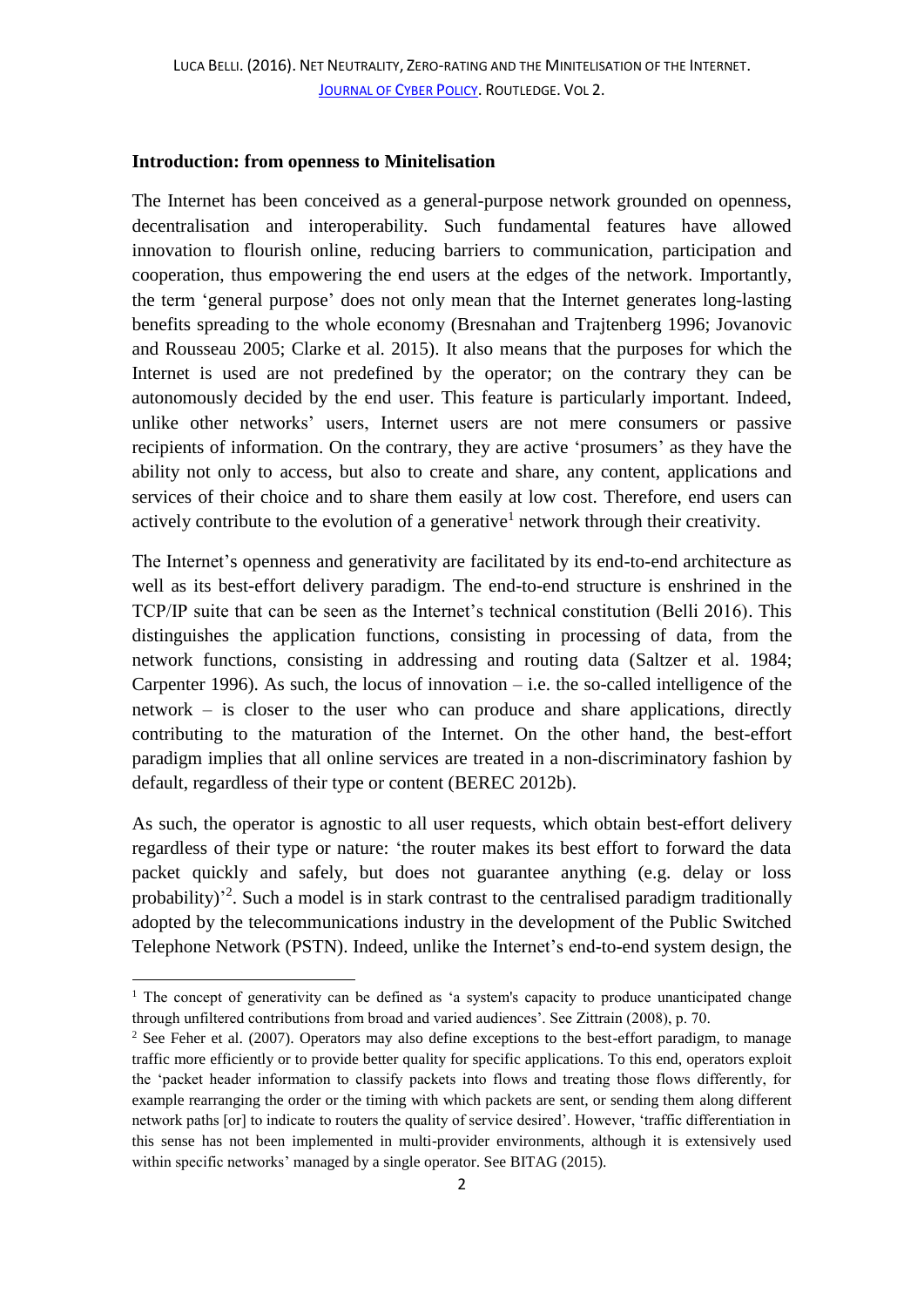PSTN design focuses on the delivery of one predefined service – i.e. voice communication – and does not allow users to create and share applications and services not based on voice communication<sup>3</sup>.

Therefore the Internet fundamentally differs from its predecessors, because Internet users can develop and provide applications and services, reaching virtually any other user without need for permission from the network operator. This specifically means that any connected individual can be an entrepreneur and provide services to the rest of the (connected) world. Such 'permissionless innovation' (Daigle 2015; Chesbrough and van Alstyne 2015) unleashes individuals' creativity, expression and entrepreneurship, allowing Internet users to generate and diffuse ideas and services 'over the top' (OTT) of the telecoms network. By contrast, in the pre-Internet environment, voice services were tied indissociably to telecom networks. Therefore, control of the network technology was an essential precondition to provide services, thus providing operators with control over the evolution of networks.

Indeed, the PSTN telecom environment purposefully restricted innovation, allowing only network operators to define the networks' purpose and making it particularly easy for government to control networks' evolution through regulation. Such centralised and top-down architecture was quintessentially represented by the Minitel<sup>4</sup> network, a closed system, which was very popular in France during the 1990s, and in which only the operator could decide which services could be made available to users. The *Direction Générale des Telecommunications* (i.e. the French agency in charge of telecommunications) meanwhile, had the right to approve or disapprove, unilaterally, any service. The Internet, by contrast, has been engineered in a bottom-up and collaborative fashion and was conceived to evolve as a distributed system in the absence of centralised control.

State intervention became necessary only at a later stage of the Internet's evolution, when the emergence of conflicting interests and abusive conducts led to the elaboration of various regulatory frameworks worldwide. In particular, the net neutrality (NN) debate is a response to various political, economic, and social changes that are rapidly transforming the Internet ecosystem (Bauer and Obar 2014). Notably, over the past 15 years, operators have begun vertically integrating with Content and Application Providers (CAPs) and using Internet Traffic Management (ITM) more efficiently. At the same time, complex interconnection arrangements have emerged, producing significant economic, social and juridical implications (Yoo 2010; van Schewick 2010; Belli and De Filippi 2016). NN discussions have focussed on operators' capability to

<sup>&</sup>lt;sup>3</sup> Although PSTN can be used to deliver services that are not voice-based, such as fax, the PSTN paradigm is a permission-based system, optimised for voice services, where '[o]nly telecoms companies can define and deploy new services within their networks' (ISOC 2012).

<sup>4</sup> For an overview of the Minitel network, see e.g. Hart (1988) and Gonzalez and Jouve (2002).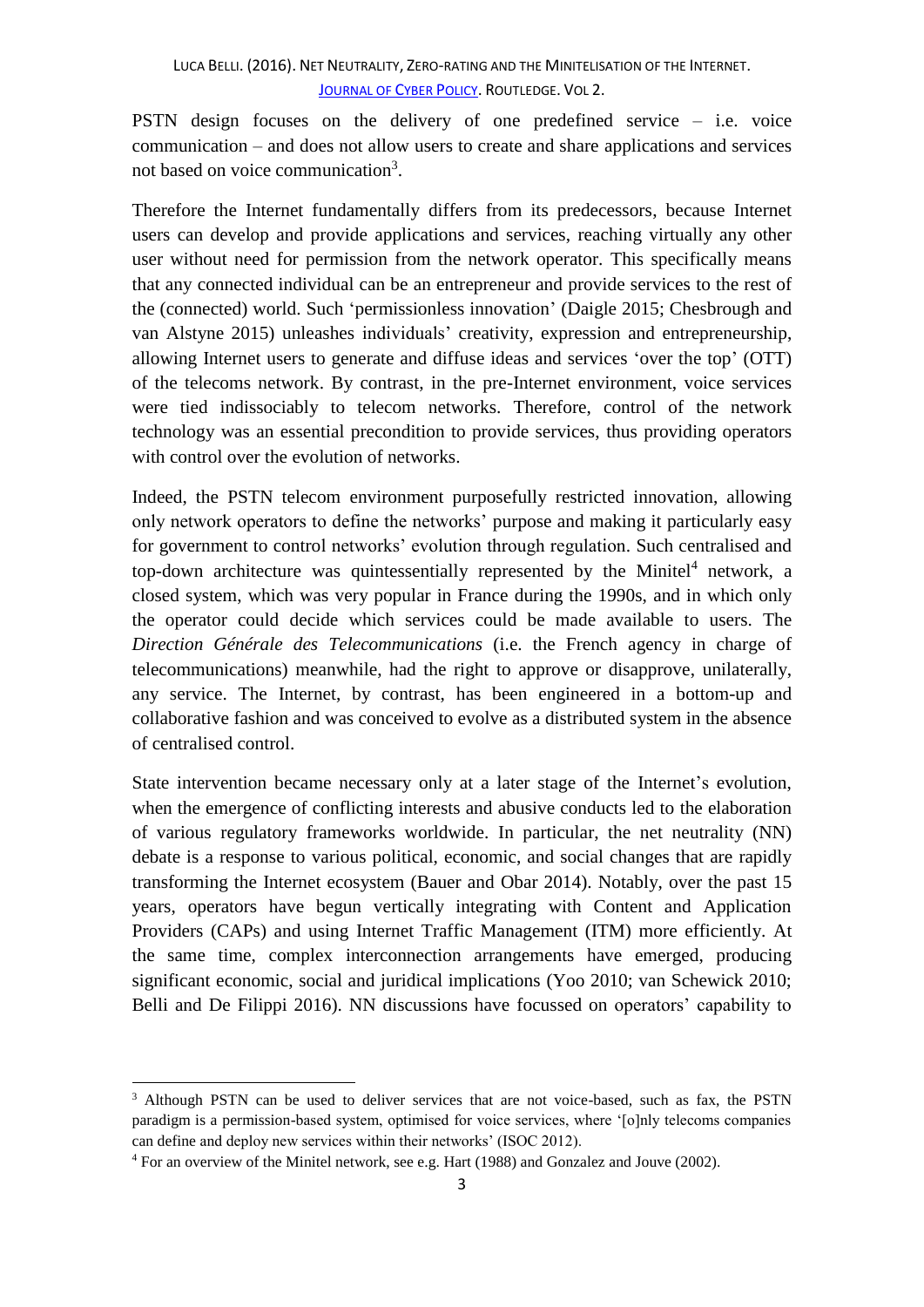reduce openness by putting in place undue discriminatory  $ITM<sup>5</sup>$ . To avoid such a scenario, the NN principle mandates non-discriminatory treatment of all Internet traffic. The purpose of NN is indeed to preserve the Internet's fundamental features (as a platform unleashing free innovation and communication) thus avoiding the possibility that operators reduce openness and use ITM to favour commercial partners and disfavour competitors.

Although NN focuses on operators' behaviour, it is important to note that threats to Internet openness have also been observed in regard to other segments of the Internet value-chain. Notably, Noam (2015) and Naldi (2016) have highlighted the worrying concentration of the mobile operating system market. Moreover, several dominant online platforms have been criticised for leaving limited space for competitors (Haucap and Heimeshoff 2013) or for putting in place a variety of discriminatory practices<sup>6</sup> that may harm consumers and other businesses (European Commission 2015b; House of Lords 2016). Yet, although the behaviour of online platforms may harm openness, information discrimination is at the heart of both their functioning and business models, consisting in the provision of results tailored to specifically-profiled users. On the contrary, subscribers to Internet access services pay to have access to the entire Internet and expect that operators do not act as editors of the Internet, but rather as 'mere conduits [that do] not select or modify the information contained in the transmission'<sup>7</sup>.

The double purpose of this paper is to analyse the rationale of NN and to apply it in order to examine one of the most important evolutions that the Internet ecosystem is currently undertaking, i.e. the diffusion of zero-rating (ZR) practices. Such business practices 8 are mainly implemented on mobile networks and are based on the sponsorship of the data consumption related to a limited set of applications, which is not counted against the user's data allowance. Although ZR practices may seem beneficial from a short-term perspective, improving access to specific services and content (Eisenach 2015; West 2015), I argue that some ZR models may trigger a phenomenon that I define as '**Minitelisation'** of the Internet. This phenomenon consists in the Internet's evolution from a general-purpose network into a predefined-purpose network,

1

<sup>5</sup> Such a possibility is particularly problematic in markets where users have a limited choice of operators and the consequences of undue discrimination may be more severe. Before the approval of NN rules, this was the case in the US, where around 75% of end users have only one choice, or no choice regarding Internet access provider thus exacerbating the consequences of potential undue discrimination. See Wheeler (2014). Examples of undue discrimination are available *infra* at note 14.

<sup>6</sup> Platforms are designed to organise information in a non-neutral fashion, to meet the needs of each specific user. Such algorithmic discrimination may be exploited for abusive purposes. For instance, CNNum (2014) notes that, when Google introduced Google Maps and Google Shopping, the traffic directed to websites offering similar services dropped significantly because their page-rank on Google Search was suddenly degraded.

<sup>7</sup> See art 12, EU Directive 2000/31, known as 'the E-Commerce Directive'. Such provision is directly inspired by section 512 of the 1998 US Digital Millennium Copyright Act (DMCA). Operators are categorised as mere conduits in many OECD countries. See OECD (2011) pp. 16-17.

<sup>8</sup> Section III will provide an analysis and a taxonomy of ZR practices.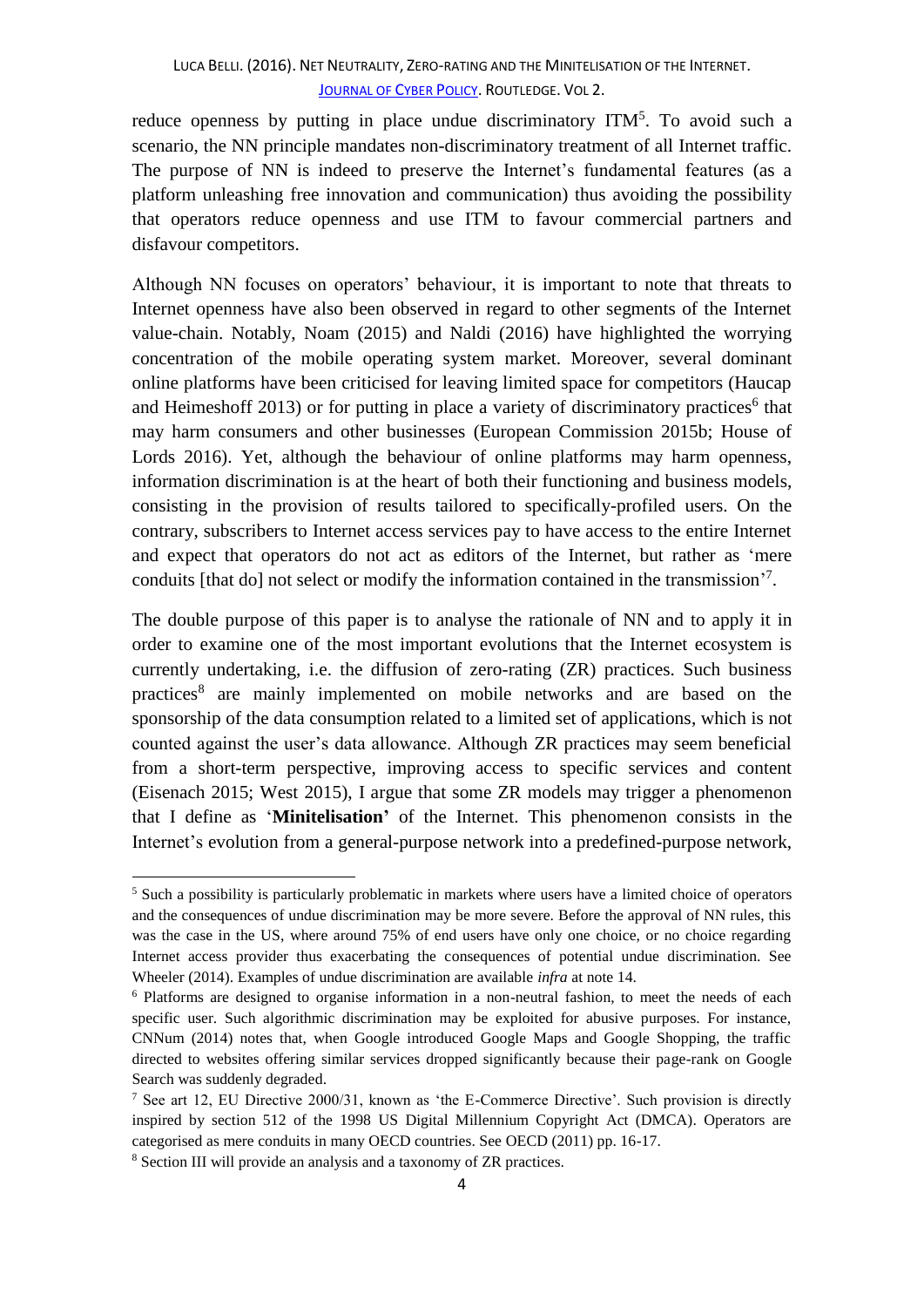thus fostering a centralised – and easily controlled – configuration, creating passive customers of selected services, rather than active users of an open and distributed Internet. Such a phenomenon may lead to the Internet's fragmentation into subsets of applications, sponsored and controlled by single entities.

In this paper, I argue that Minitelisation can result not only from discriminatory ITM, but also from price discrimination schemes, such as ZR. Such consideration seems particularly relevant, as mobile Internet is increasingly becoming a key battleground for NN. Indeed, data traffic generated by mobile Internet 'has grown 4,000-fold over the past decade [while] traffic from wireless and mobile devices will account for two-thirds of total IP traffic by 2020<sup>'9</sup>. Hence, stakeholders' attention will focus increasingly on mobile Internet, scrutinising the impact that business and regulatory strategies may have on Internet users' rights. These concerns are already nurturing a new breed of NN debates which focus on the effects of the combination of reduced data caps<sup>10</sup> and  $ZR$ practices on how we access and use the Internet. The purpose of this paper is, therefore, to provide an understanding of NN and how the NN rationale can be applied to ZR discussions.

In the first section, I explore the ITM controversy and the various interests at stake within the NN debate, stressing that NN is not an absolute principle and briefly analysing the elements on which stakeholders' consensus crystallises. Secondly, I examine the NN rationale, stressing its relevance to preserving an open and generalpurpose Internet, and arguing that some price discrimination schemes may jeopardise it (Section II). Thirdly, I provide a taxonomy of the various permutations of ZR and argue that several ZR practices conflict with the NN rationale (Section III). Lastly, I argue that ZR practices have the potential to restrain openness and foster Minitelisation (Section IV). The majority of ZR schemes are based on exclusively sponsoring access to predefined applications, while billing and capping access to the rest of the Internet, in order to orient user choice towards the sponsored applications. I stress that the combination of several ZR practices with reduced data caps may contradict the nondiscriminatory rationale of NN, as they have the potential to fragment the Internet and create new digital divides in the medium and long-term (World Bank 2016). As a conclusion, I argue that public policies aimed at fostering full Internet connectivity can prove more sustainable than merely relying on ZR.

# *I. Internet traffic management and the Net Neutrality debate*

At the heart of the NN debate is the possibility that network operators reduce the Internet's open and decentralised nature by using discriminatory ITM for commercial

1

<sup>&</sup>lt;sup>9</sup> See Cisco (2016).

 $10$  As I will stress, ZR practices only make sense when paired with reduced data caps, so that the limited volume stimulates interest in unbilled access to selected applications.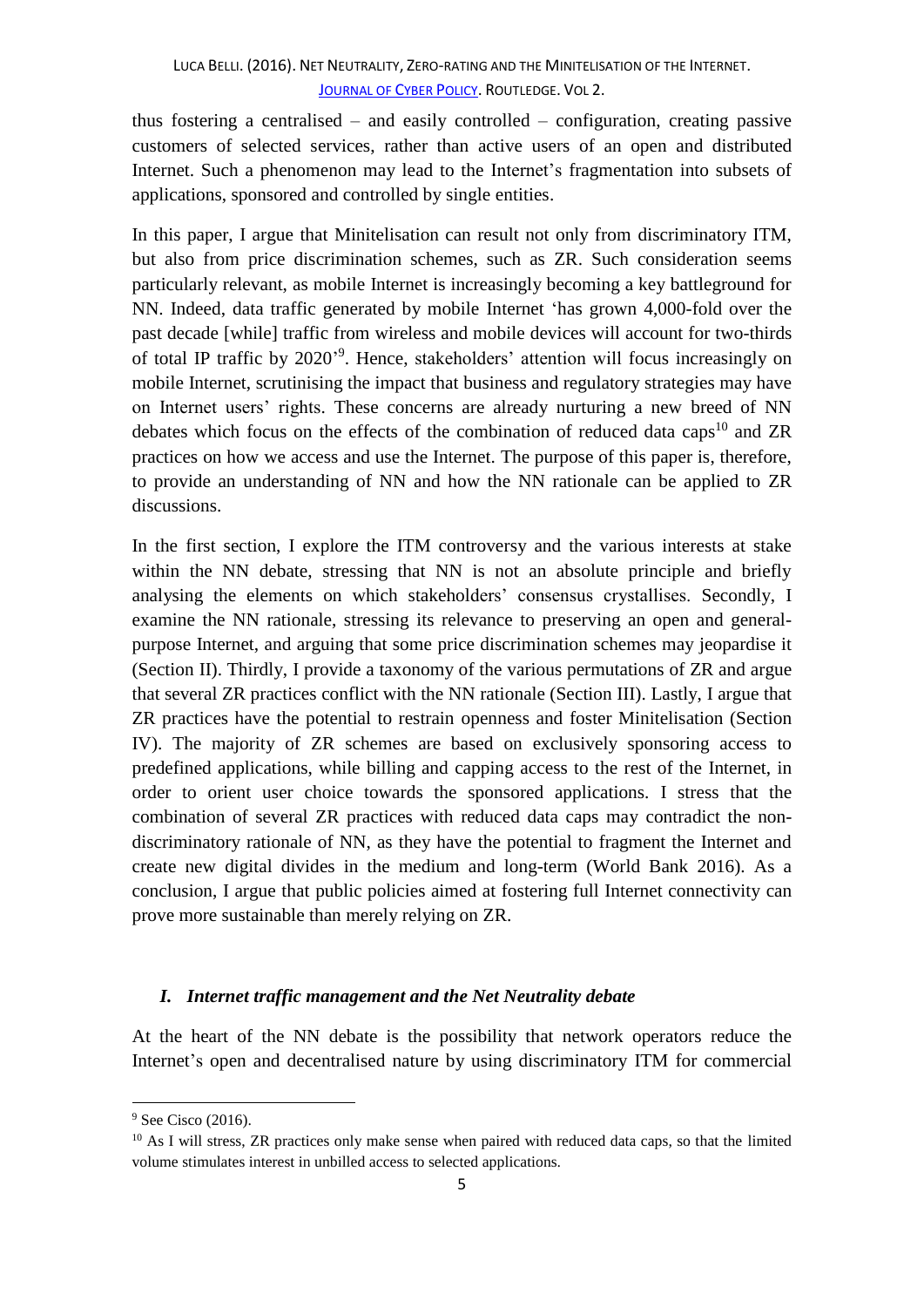purposes. A brief preliminary analysis of ITM use and misuse is therefore essential to understand that, over the past decade, NN frameworks have been developed precisely to avoid the Internet becoming Minitelised by the use of undue discriminatory ITM. Indeed, due to their significant reliance on the Internet as an essential tool for everyday activities,<sup>11</sup> Internet users have developed a legitimate expectation that access shall not be unduly restrained or controlled. On the other hand, operators have increasingly been relying on discriminatory ITM for a variety of reasons, including law-enforcement purposes (e.g*.* to block access to paedo-pornographic material); for contention of cyberattacks and filtering of malicious software and, last but not least, for congestion management.

In particular, due to the changes of Internet usage patterns – particularly regarding the emergence of video streaming and online gaming – operators have asserted their willingness to utilise ITM to differentiate traffic<sup>12</sup> in order to maintain a good quality of service but also to propose new offerings to support the investment<sup>13</sup> necessary to expand network capacity (Bauer and Obar 2014; Frieden 2014; Bello and Jung 2015). Indeed, the recent growth in video streaming has required economic efforts to handle increasing traffic demands (OECD 2014), prompting operators to propose the use of ITM to charge different prices for different quality levels, thus offering pay-for-priority schemes to extract additional fees.

To appreciate the importance of NN, it is crucial to understand that ITM techniques can be used not only for legitimate purposes, but also to downgrade or block competing services, while favouring commercial partners. In fact, although ITM plays a key role in guaranteeing the smooth operation of electronic networks – for instance by preserving network security and integrity – it is essential to note that operators may (mis)use<sup>14</sup> ITM

<sup>&</sup>lt;sup>11</sup> In this regard, the Council of Europe's member states have stressed and promoted the 'public service value of the Internet' since 2007 (CoE 2007).

 $12$  Traffic differentiation is based on the use of any ITM technique 'that classifies and applies potentially different treatment to two or more traffic flows contending for resources on a network (a flow being a group of packets that share a common set of properties)' (BITAG 2015). Differentiation is based on the exploitation of multiple traffic classes that may have varying levels of priority and can be implemented using Differentiated Services (DiffServ), Integrated Services (IntServ) and/or Multiprotocol Label Switching. See Grossman (2002); Baker et al. (2010); Rosen et al. (2001). Unlike best-effort traffic, 'intserv- or diffserv- enabled traffic relies on differential scheduling mechanisms at congested routers, with packets from different intserv or diffserv classes receiving different treatment'. See Floyd and Allman (2008).

<sup>&</sup>lt;sup>13</sup> It must be noted that operators are not the only economic actors bearing relevant costs and investments and, as noted by Felten (2013), CAPs undertake significant recurring and transit costs as well as major investment to bring their traffic as close as possible to end users.

<sup>&</sup>lt;sup>14</sup> Prominent examples of ITM misuse for undue discrimination include the Madison River case (FCC 2005), in which the US FCC found the operator Madison River Communications unduly blocking the Voice over IP (VoIP) service Vonage; the Comcast case (FCC 2008), in which the US FCC found that Comcast downgraded P2P traffic that 'pose[d] a potential competitive threat to Comcast video-ondemand service'; the BEREC Report's (BEREC 2012a) findings that at least 36% of European mobile-Internet users and 25% of all European Internet users were affected by P2P restrictions (blocking or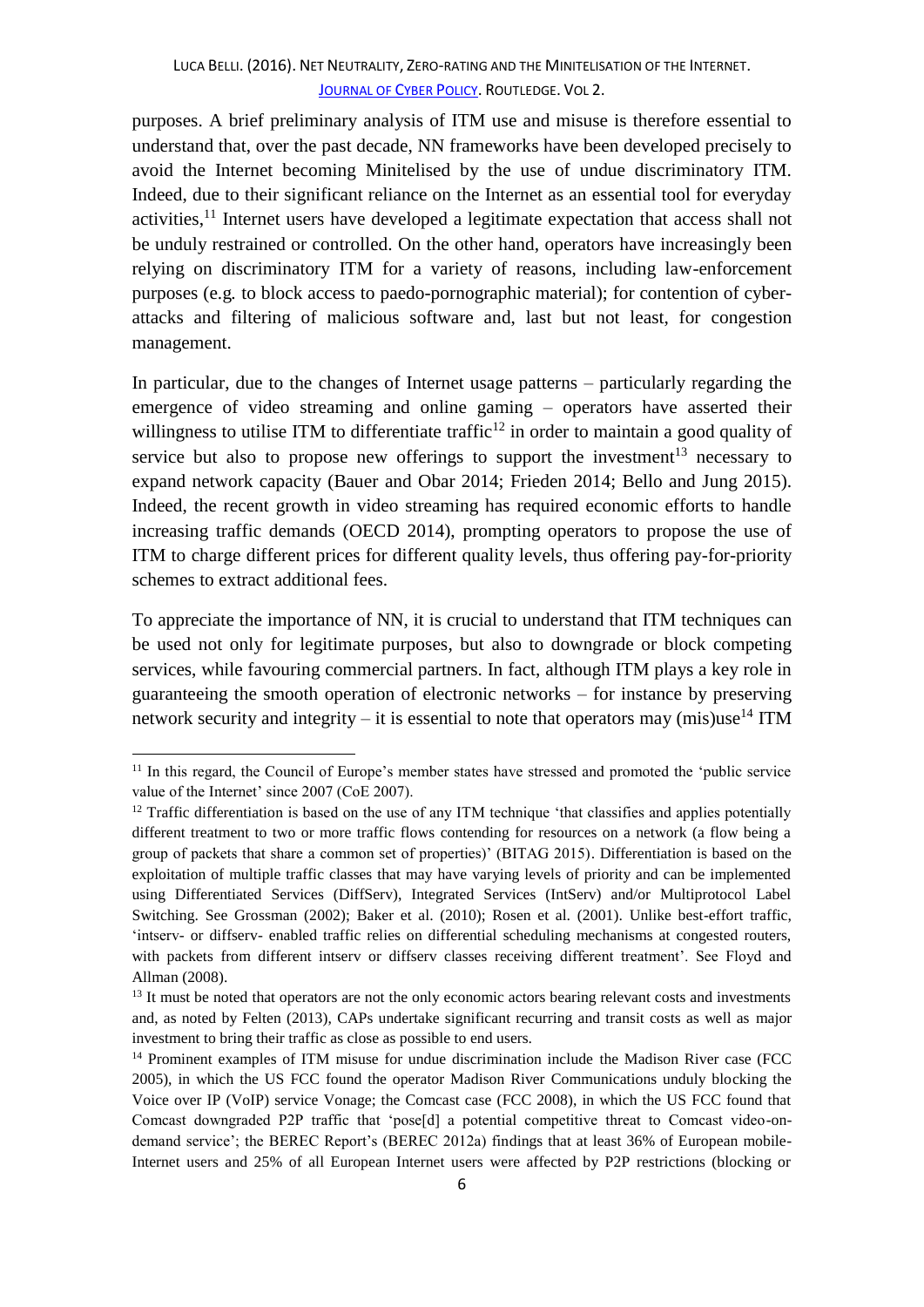techniques unduly, to block or downgrade specific services or to prioritise affiliated services. Hence ITM can offer welfare-enhancing benefits to both users and operators, but can be also exploited for abusive purposes that solely benefit a narrow range of stakeholders and reduce user welfare. Indeed, ITM may be used to target specific applications, services or content – via so-called application-specific measures – for legitimate purposes, but may also be exploited to discriminate against those OTT services in direct competition with the services provided by operators, such as voice and messaging, or their vertically-integrated<sup>15</sup> partners.

Since the early 2000s, academics have warned that operators may exploit their ITM capabilities to act as chokepoints (Cooper 2000), by unduly discriminating against specific resources and services, thus reducing pluralism and end user freedom (Marsden 1999; Banisar et al. 2003), and putting in jeopardy the end-to-end architecture of the Internet (Lemley and Lessig 2000). To corroborate such a warning, over the past decade, it has been demonstrated by an increasing number of reports<sup>16</sup> and by jurisprudence<sup>17</sup> that operators with market power can misuse ITM, leading to foreclosure and its harmful consequences.

On the one hand, discriminatory ITM practices (consisting of blocking, throttling or prioritisation) may have negative consequences for end users' capability to seek, impart and receive information and ideas freely, without interference, while the use of pervasive filtering techniques – such as Deep Packet Inspection (DPI) – for Internet traffic monitoring<sup>18</sup> may jeopardise the privacy of end users' communications (Marsden 2010; EDPS 2011; Belli and van Bergen 2013; Belli and De Filippi 2016). On the other hand, in the absence of NN regulatory frameworks, vertically-integrated operators may succeed in projecting their market power into the vertically-related market segments, disfavouring the services that compete with their own partners.

throttling) and various other restrictions; and, most recently, the Open Net study (Nam 2015) showing that KT Corporation, South Korea's largest operator, deployed DPI technology to detect P2P traffic and selectively block it, thus breaching literally all NN provisions contained in Korean regulation.

<sup>&</sup>lt;sup>15</sup> Vertical integration of network operators together with CAPs offers concrete incentives for lowering the quality or blocking the services provided by competitors and privileging the traffic of the integrated CAPs (Economides 2008; BEREC 2012a; FCC 2015). Although NN policies only focus on operators acting at the access layer, it is important to stress that vertical integration of online platforms, acting at the application layer, may also jeopardise Internet openness (European Commission 2015b). Platforms may 'inhibit rivals on its platform or give preference to its own programs or services (…) to the detriment of rival sellers (and contrary to consumers' wishes)" (House of Lords 2016). Accordingly, the European Commission has argued that 'Google gives systematic favourable treatment to its comparison shopping product (currently called Google Shopping) in its general search results pages' (European Commission 2015a).

<sup>16</sup> See e.g. Grove et al. (2012); BEREC (2012a); Anderson (2013); FCC (2015) and Nam (2015).

<sup>&</sup>lt;sup>17</sup> See e.g. FCC (2005) and FCC (2008).

 $18$  Traffic monitoring, generally put in place using techniques such as DPI, is instrumental in achieving efficient ITM (EDPS, 2011; Mueller and Asghari 2012; BEREC 2012a).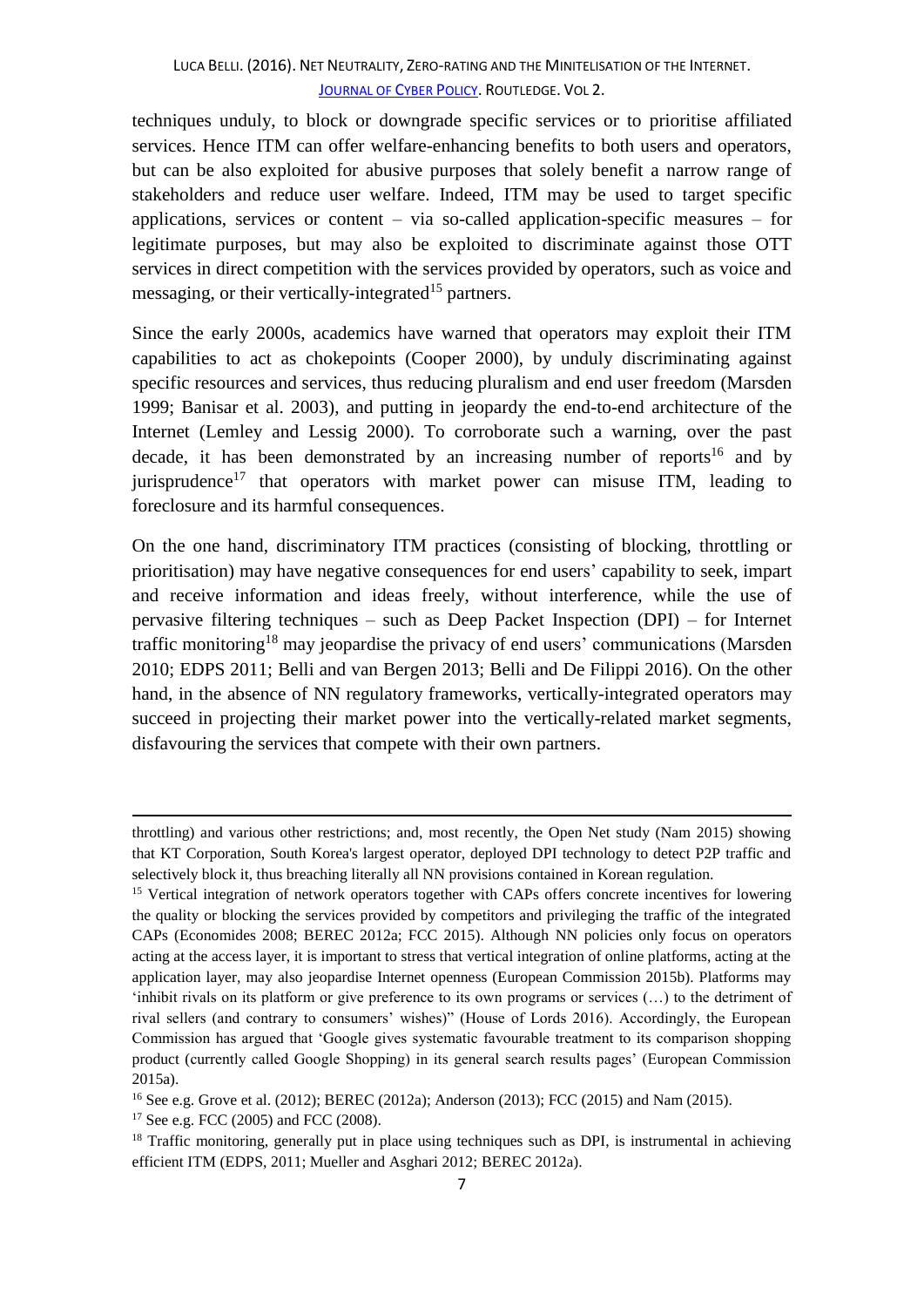Although some voices may dissent,  $19$  it is generally acknowledged that the Internet's success as a platform for innovation stems from its openness and non-discrimination, which allow a variety of stakeholders to cooperate through interoperable networks with low barriers to the circulation of information and innovation produced at end-user level. NN aims to preserve such a generative and user-empowering platform. However, the non-discriminatory ITM prescribed by NN is not absolute and the various stakeholders largely agree that traffic management is reasonable as long as it is necessary and proportionate to the achievement of a legitimate aim (FCC 2015; IGF 2015; CoE 2016c). In particular, discriminatory ITM is deemed reasonable for network-security and network-integrity purposes, or to prioritise emergency services, in case of force majeure, or to mitigate the effects of temporary congestion<sup>20</sup> via protocol-specific<sup>21</sup> measures, when protocol-agnostic measures are not workable (IGF 2015).<sup>22</sup> Although traffic differentiation can improve the performance and quality of experience of latencysensitive applications (BITAG 2015), it is also important to stress that the use of differentiation for commercial purposes can lead to undue discrimination.<sup>23</sup> In fact, although traffic differentiation has been implemented within the Internet architecture since the late 1990s, its goal of differentiation is not to create a tool for commercially (dis)advantaging specific services, but rather to allow the preservation of the performance of entire 'classes'<sup>24</sup> of time-sensitive applications, when networks are congested and best-effort management is inefficient.

Furthermore, as noted by Claffy and Clark (2015), operators can respond to network congestion either by increasing capacity<sup>25</sup>, or by selling prioritisation to those able to

<sup>&</sup>lt;sup>19</sup> Most prominently, Yoo has argued that non-discriminatory ITM may threaten network investments and innovation and harm competition (Wu and Yoo 2006).

 $20$  The assessment of the (un)reasonable use of ITM for congestion management is complicated by the difficulty of identifying objectively the real cause of network congestion. As noted by Frieden (2014), CAPs 'speculate whether retail ISPs have deliberately caused congestion, by refusing to further upgrade network capacity, or by allocating available capacity in ways that bolster the probability of congestion for the traffic of specific content types and sources', whilst operators argue that congestion is caused by 'weather, home-based holidays and the decision of content distributors, such as Netflix, to release an entire season's worth of program episodes'.

 $21$  The term 'protocol-specific' qualifies ITM techniques targeting a class of applications running on a specific protocol, such as VoIP. By contrast to application-specific ITM, which targets a specific application, protocol-specific ITM targets an entire class of applications exploiting the same protocol. The term 'protocol-specific' is contrary to 'protocol-agnostic' which qualifies an ITM technique that does not target or affect a specific class of applications. See e.g. Bastian et al. (2010).

 $^{22}$  84% of stakeholders attending the IGF 2015 expressed favourable or very favourable feedback on such characterisation of reasonable traffic management. See IGF Secretariat (2016).

<sup>23</sup> See *supra*, note 14, 16 and 17.

<sup>&</sup>lt;sup>24</sup> Data packets' headers include a 'traffic class' field aimed at signaling the existence of network congestion via Explicit Congestion Notification (Ramakrishnan 2001) while allowing operators to give higher or lower priority to data packets transmitting latency-sensitive applications (Grossman 2002).

<sup>&</sup>lt;sup>25</sup> The very concept of congestion due to limited capacity may be questioned, considering that current network capacity is a small fraction of the potential capacity (Frankston 2009). Indeed, possibilities to increase network capacity are theoretically limitless. Considering copper-based infrastructure, one may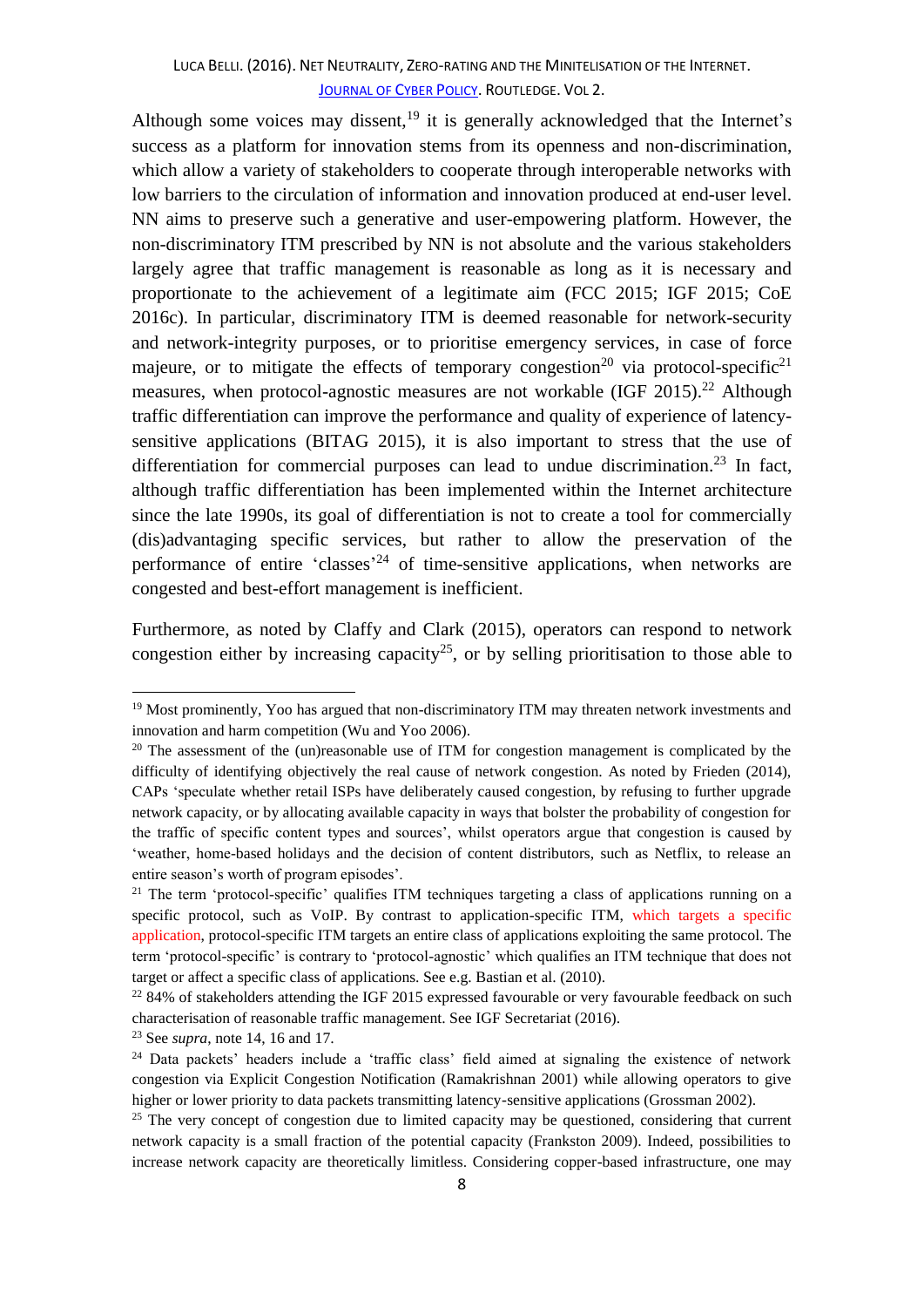pay for good quality of service during congestion periods. While the former is both desirable and compatible with NN, the latter conflicts with NN, because pay-for-priority models can create an economic barrier which limits the possibility to access and share the ideas and innovations of those players unable to afford prioritisation (BEREC 2012b; FCC 2015). Pay-for-priority models entail the payment of a fee to receive or deliver latency-sensitive services at a guaranteed quality level, while letting those CAPs unwilling or unable to pay prioritisation fees experiment quality degradation (Garcia 2016). Such models have been criticised for raising barriers to non-commercial speech, such as blogs or educational material, for they subject the diffusion of information and ideas to the financial capacity necessary to afford priorisation (Belli and van Bergen 2013).

Indeed, not all kinds of information have the same commercial value and operators may well be tempted to favour more profitable content and services and disfavour competing ones – or those which are not integrated – should they be freely able to block, filter, throttle or prioritise. Moreover, paid prioritisation may reduce incentives to expand network capacity, because congestion is a prerequisite to sell prioritisation (BEREC 2012b). Conversely, CAPs can improve performance by using Content Delivery Networks, considered as compatible with NN because they add capacity to the network, rather than degrading other communications (BEREC 2012b; FCC 2015).

ITM determines significant social, economic and political consequences, affecting virtually every stakeholder across the entire Internet ecosystem and, for this reason, NN debates have acquired crucial importance. NN have opposed large operators to a wide spectrum of human rights advocates, consumer organisations and CAPs – ranging from start-ups<sup>26</sup> to giants such as Google or Netflix – but also to smaller Internet access providers and large software developers. Due to their ability to manage Internet traffic, network operators are amongst the primary stakeholders in the NN debate. Their main interest is in retaining the ability to configure their services in the most efficient and lucrative fashion<sup>27</sup>, while avoiding regulatory burden.

note that wires' speed was 300bps in the 1960s but increased to 56Kbps in the 2000s. Subsequently, digital-subscriber-line (DSL) technology and very-high-bit-rate DSL increased speed up to 52Mbps, based on the ability to control both ends of the wire, and the same copper infrastructure can now support 20Gbps speeds, thanks to USB-C technology (Barrett 2015).

<sup>&</sup>lt;sup>26</sup> Start-ups and established Internet companies have been amongst the most fervent NN supporters in the various counties where NN policies have been discussed. European stat-ups established the 'Start-ups for net neutrality' initiative <http://www.startupsfornetneutrality.eu/> that was replicated in Brazil <http://www.startupspelaneutralidadedarede.com/> whilst, in India, nearly 700 start-ups urged Prime Minister Modi to defend NN. [http://timesofindia.indiatimes.com/tech/tech-news/Nearly-700-startup](http://timesofindia.indiatimes.com/tech/tech-news/Nearly-700-startup-founders-urge-PM-Modi-to-defend-net-neutrality/articleshow/50729785.cms)[founders-urge-PM-Modi-to-defend-net-neutrality/articleshow/50729785.cms](http://timesofindia.indiatimes.com/tech/tech-news/Nearly-700-startup-founders-urge-PM-Modi-to-defend-net-neutrality/articleshow/50729785.cms)

 $27$  In this regard, some operators have been particularly explicit with regard to their intention to discriminate against OTT services. For instance, Telefonica's CEO stated: '*Internet search engines use our net without paying anything at all, which is good for them but bad for [Telefonica]. It's obvious that this situation must change. Our strategy is to change this*.' See Eatwell (2010). Similarly, Dutch operator KPN expressed intentions to 'monetise OTT'. See KPN (2011).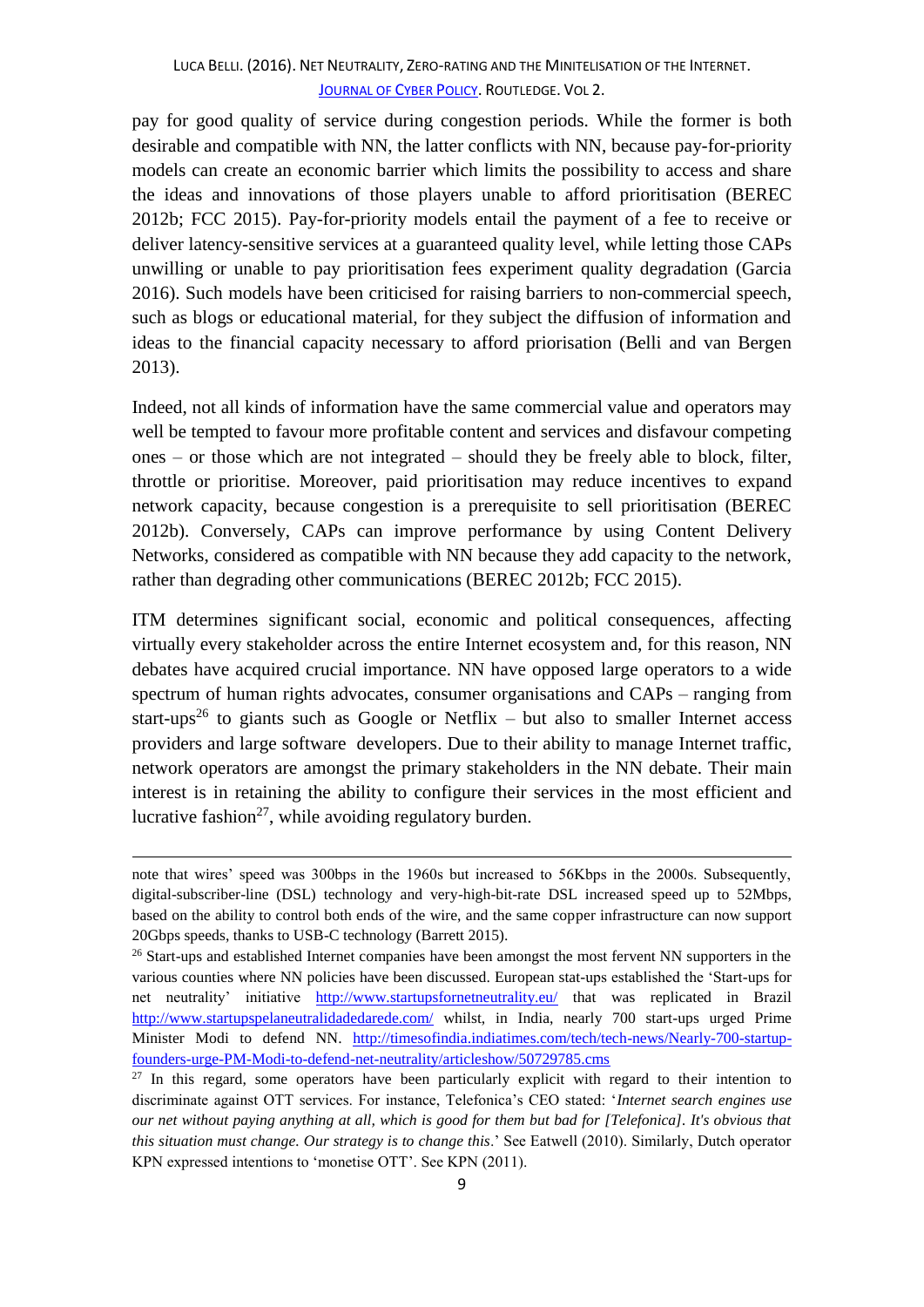On the other hand, end users – who include both individuals and CAPs – are directly affected by ITM techniques, although they expect non-discriminatory Internet access to exercise fully their fundamental freedom of expression as well as their freedom of choice.<sup>28</sup> In this sense, it is important to stress not only that users are entitled to receive the quality levels for which they pay, but also that any contractual provision unduly limiting their fundamental right to access and share information and ideas must be 'considered null or void<sup>'29</sup>. (CoE 2014b). In this sense, although some voices have argued that operators *de facto* 'exercise editorial control over the information they convey' (Yoo 2005), it is essential to remember that the operators' role is not to discriminate against specific information or edit the Internet, but rather to be nondiscriminatory conveyers of information. This is why US and EU legislation, amongst others, categorises operators as mere conduits,  $30$  exempting them from liability for content conveyed via their networks.

Furthermore, it is important to stress that, when Internet users are CAPs, nondiscriminatory ITM is essential to compete on a level playing field. This is particularly true when CAPs have reduced dimensions, though it is not the case when CAPs vertically integrate with operators, or when they are sufficiently wealthy to afford prioritisation. In this latter case indeed, CAPs would benefit from discriminatory ITM, which would offer (anti)competitive advantage. Lastly, governments are key stakeholders, because they have both the authority to regulate ITM practices and a duty to act to preserve the public interest. In this regard, besides having the responsibility to safeguard healthy and competitive markets, public authorities bear the obligation to protect, respect and promote the full enjoyment of individuals' human rights (UNHRC 2011; CoE 2014a). 31

<sup>&</sup>lt;sup>28</sup> Several studies have stressed that, once consumers are made aware of what NN is, they show considerable interest in, and concern about, the effects of ITM. Furthermore, consumers seem to expect a free and open Internet and oppose the idea of traffic management for commercial purposes. See Lawford et al. (2009); Kenny and Dennis (2013) and Arnold et al. (2015).

<sup>&</sup>lt;sup>29</sup> Such a statement is corroborated by the Council of Europe's Recommendation CM/Rec (2014) 6, reiterating that the 'obligations of States to respect, protect and promote human rights include the oversight of private companies. Human rights, which are universal and indivisible, and related standards, prevail over the general terms and conditions imposed on Internet users by any private sector actor.' (CoE 2014a)

<sup>&</sup>lt;sup>30</sup> Operators are exempted from liability because they do 'not select or modify the information contained in the transmission'. See art. 12, EU Directive 2000/31 and section 512 DMCA.

<sup>&</sup>lt;sup>31</sup> In particular, the UN Human Rights Council has explicitly advised that 'the positive obligations on States Parties to ensure [human] rights will only be fully discharged if individuals are protected by the State, not just against violations [perpetrated] by its agents, but also against acts committed by private persons or entities that would impair the enjoyment of Covenant rights in so far as they are amenable to application between private persons or entities.' See UNHRC (2004).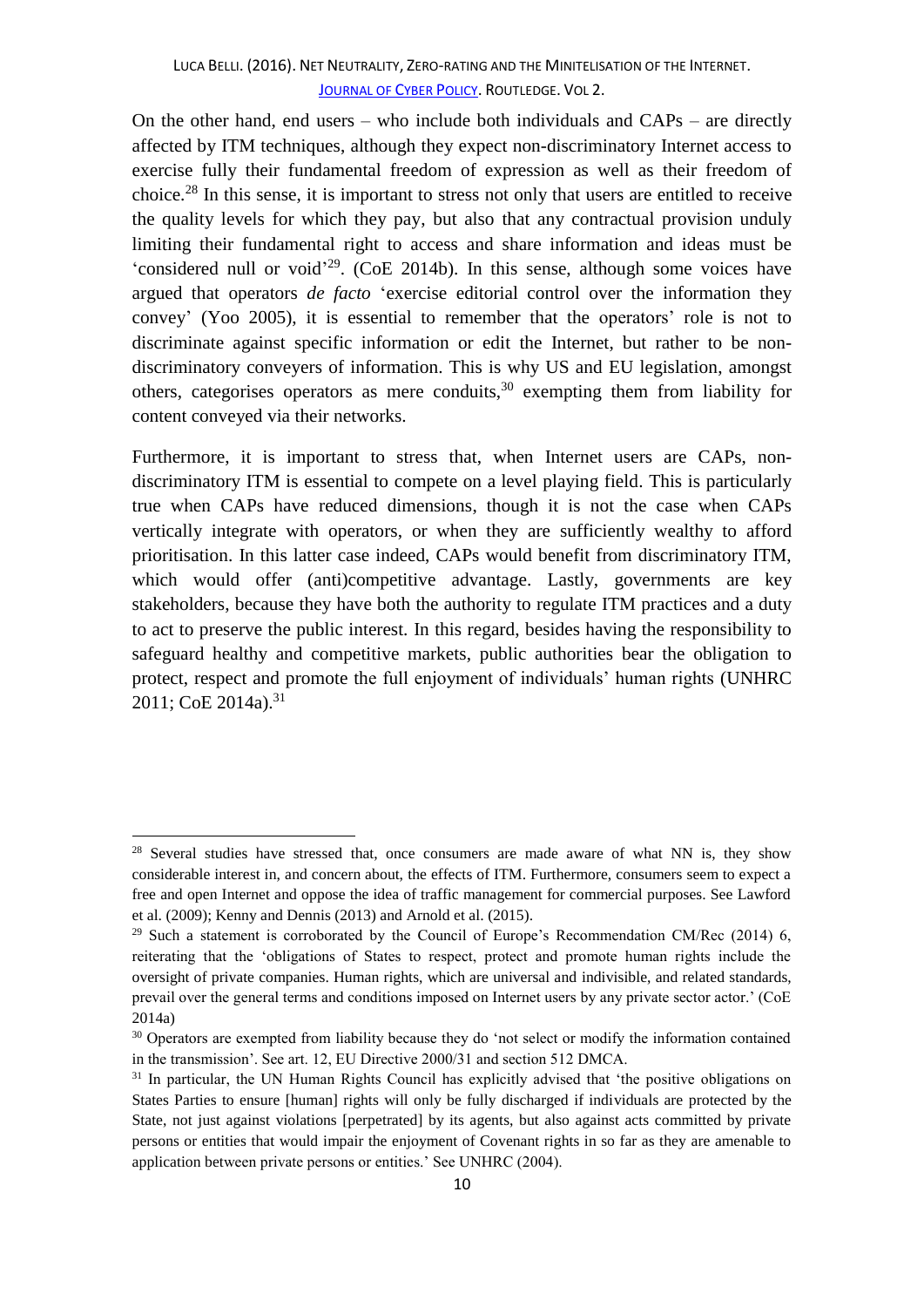However, when regulating ITM, many governments – particularly in Europe – found themselves facing a conflict of interest, because they retain relevant shares  $32$  in the former national monopoly operators, and thus have an important economic stake in the very activity that they are supposed to regulate. For this reason, national regulatory agencies have become essential to the independent monitoring of operators' behaviour and the implementation of NN regulation. The cooperation of the aforementioned stakeholders plays an instrumental role in fostering the elaboration of 'legally interoperable' NN frameworks (Belli and Foditsch 2016), and their implementation. Indeed, the participation of an ample and variegated spectrum of stakeholders seems beneficial, not only to design the rules of the road for operators, but also to monitor their application effectively.

In the following section, I briefly analyse the NN rationale to allow the reader to assess whether ZR models can be considered as compatible with such rationale.

## *II. The net neutrality rationale and the rise of price discrimination*

In the previous sections, I stressed that the undue use of discriminatory ITM can jeopardise the Internet's open and decentralised architecture, thus limiting users' freedom to impart and receive information and, consequently, their ability to innovate without permission and to compete on a level playing field. Therefore, NN frameworks have been developed to safeguard the enjoyment of Internet users' human rights, allowing an open Internet with minimal barriers to enter the digital economy. This promotes competition across the entire Internet value-chain and provides equal opportunities for the development of new applications, services and business models.<sup>33</sup>

Importantly, the NN rationale is grounded in international human rights law. Since 2011, the Special Rapporteurs for Freedom of Expression have jointly stressed that '[t]here should be no discrimination in the treatment of Internet data and traffic, based on the device, content, author, origin and/or destination of the content, service or application<sup>34</sup> and the importance of NN is corroborated by the jurisprudence of both the Inter-American and European Courts of Human Rights. The Inter-American Court (IACHR) has stated that 'equity must regulate the flow of information' calling on

<sup>&</sup>lt;sup>32</sup> As an instance, at EU level, the governments of two of the most prominent member states, France and Germany respectively, hold a share of 13.4% of Orange (Zonebourse 2016) and 14.3% of Deutsche Telkom (Deutsche Telekom 2015).

<sup>33</sup> Such rationale is the cornerstone of various NN frameworks (NPT 2009; Lei N° 12.965/2004; FCC 2015; CoE 2016) and enshrined in the preamble of the Policy Statement on Network Neutrality, one of the outcomes of the IGF 2015 (IGF 2015). The Statement was developed via an open, participatory process and all interested stakeholders had the opportunity to evaluate its provisions. 96% of participants 'agreed' or 'strongly agreed' with the rationale enounced in the Preamble (IGF Secretariat 2016). <sup>34</sup> See LaRue et al*.* (2011).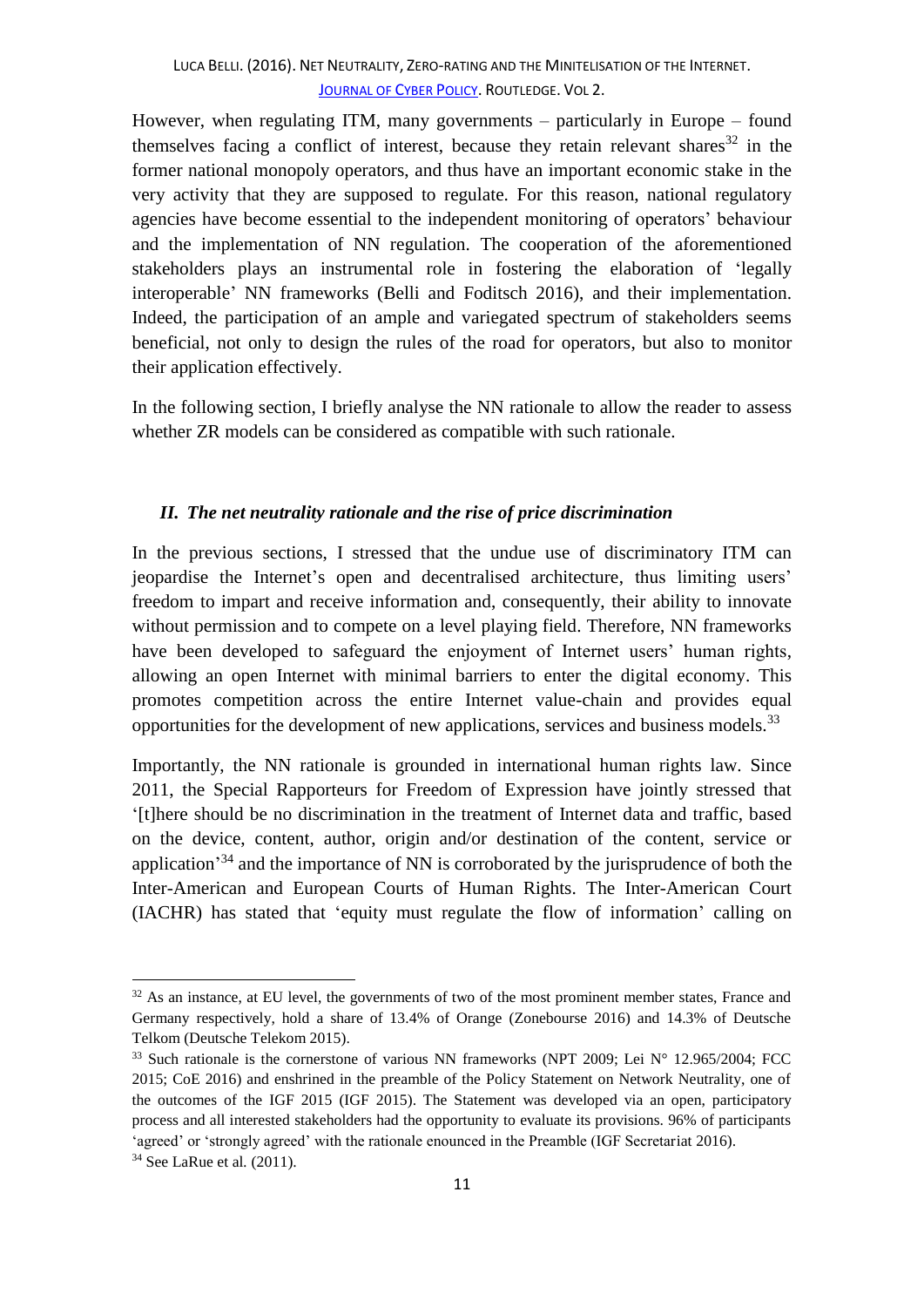member states to 'extend equity rules, to the greatest possible extent, to the participation in the public debate of different types of information, fostering informative pluralism.<sup>35</sup>

In this regard, the American Convention on Human Rights is of particular interest, clarifying that 'the right of expression may not be restricted by indirect methods or means, government or **private controls** over […] equipment used in dissemination of information<sup>356</sup>. Accordingly, the IACHR Special Rapporteur for Freedom of Expression has emphasised that the 'protection of net neutrality is fundamental for guaranteeing the plurality and diversity of the flow of information',  $37$  warning that 'with the objective of controlling different types of expression, both the State and private actors have sought to take advantage of the position held by intermediaries as points of control over access to and use of the Internet<sup>'38</sup>. On the other side of the Atlantic, the European Court (ECtHR) has consistently stressed that freedom of expression "applies not only to the content of information but also to the means of dissemination since any restriction imposed to the [means] necessarily interfere with the right to receive and impart information<sup>339</sup>. On these grounds, members of the Council of Europe have agreed to 'take all the necessary measures [...] to safeguard the principle of network neutrality<sup>240</sup> explicitly recognising the importance of NN and its application 'to all Internet access services<sup>'41</sup>.

Both systems highlight that freedom of expression encompasses not only the fundamental right to disseminate freely information and ideas, but also to seek and receive them freely and without interference. Such an approach is particularly relevant in assessing the risks that ITM practices and commercial strategies may pose to freedom of expression, when trying to orient the choice of Internet users towards specific content, applications and services. Conspicuously, in the Internet context, freedom to impart and receive ideas also means freedom to share and access innovation without having to ask for permission. Undue discrimination may discourage permissionless innovation from the edges, imposing barriers to the possibility of sharing new applications (BEREC 2012b; Daigle 2015), while the non-discriminatory treatment mandated by NN, aims at removing 'gatekeepers' involved in the communication between end points on a network, thus stimulating the free circulation of innovation. For this reason, more than a quarter of the world's governments agree that 'the principle of network neutrality supports technological innovation and economic growth<sup>'42</sup>.

<sup>35</sup> See IACHR (2008) and IACHR (2011).

<sup>36</sup> See American Convention on Human Rights, art 13.3.

<sup>37</sup> See Botero Marino (2013), p 12.

<sup>38</sup> See *ibid*. p 40.

<sup>39</sup> See ECtHR (1990) and ECtHR (2012).

<sup>40</sup> See CoE (2016).

<sup>41</sup> *Idem.*

<sup>42</sup> See CoE (2016).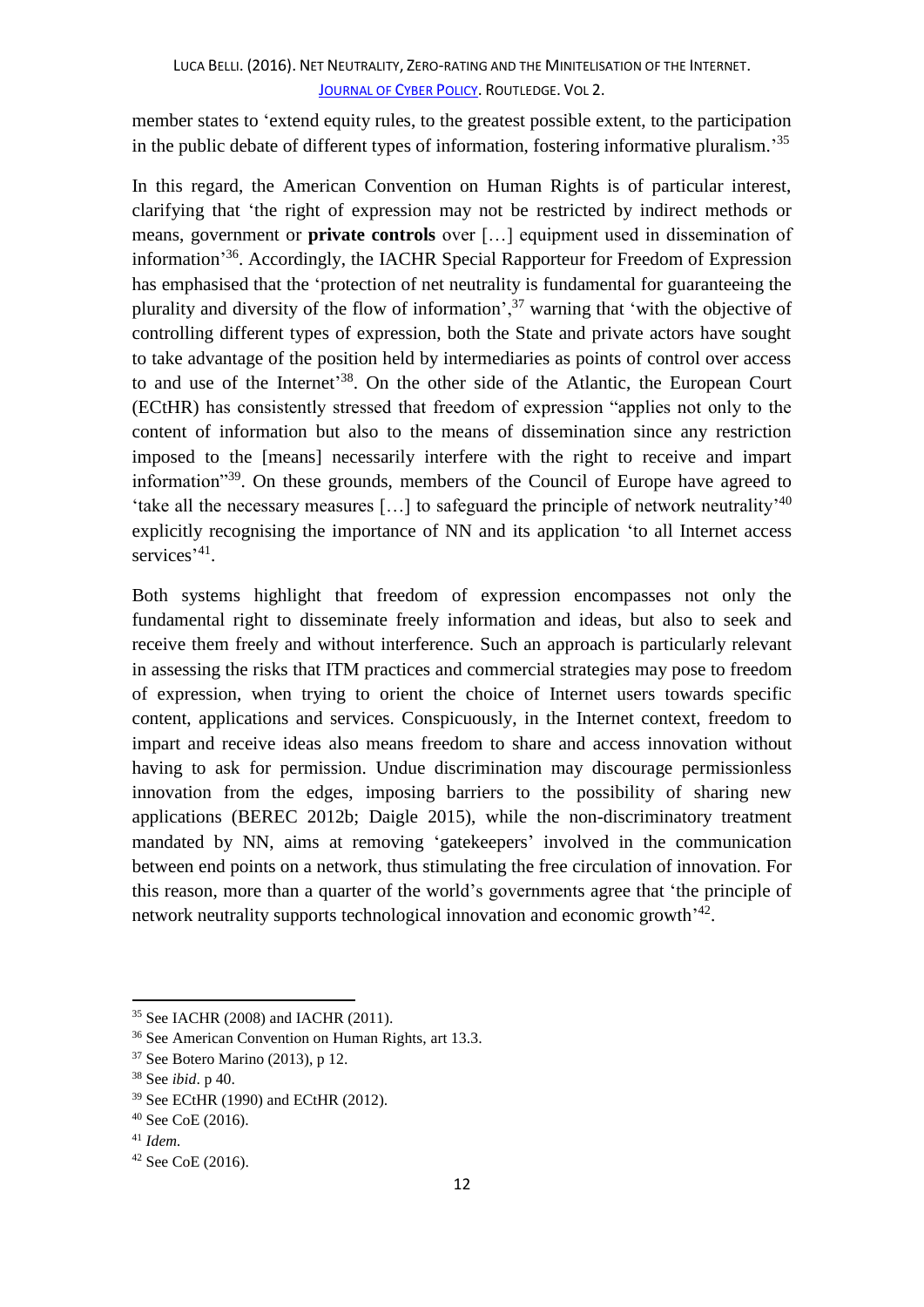Yet it is important to consider that not all kinds of innovation – and therefore not all kinds of ideas – are equally profitable from an operator's perspective. In particular, it may be much more profitable to direct users towards merely consuming affiliated content and services rather than allowing them to create competing ones. As such, the possibility to shape – or limit – users' ability to seek, impart and receive information becomes a crucial asset in order to convert prosumers into mere consumers, while acquiring their attention. In an online eyeball economy based on user attention and data collection, this is key. Indeed, as opposed to the material world, where goods and services are scarce and the economy is based on monetary currencies, in the online economy, content and services are overflowing rather than scarce, and the currency is users' attention – an intrinsically limited resource, nearly equally distributed to all individuals (Goldhaber 1997; Lanham 2007). Accordingly, actors enjoying market power may consider passive consumers – whose attention may be easily directed and monetised – as indubitably more lucrative and less dangerous than active users who could turn out to be potentially disruptive competitors.

It seems understandable that vertically-integrated operators may have a concrete incentive to orientate users' Internet experience towards the mere consumption of affiliated content, applications and services, because their revenues largely depend on the revenues of the integrated CAPs. As such, it seems plausible to argue that the natural behaviour of a vertically-integrated operator with market power will be to limit forms of innovation that compete with its own, while incentivising passive consumption of affiliated services. Indeed, such orientation of users' attention towards associated services may be monetised through data collection for advertisement purposes.

This latter behaviour may be expected form online platforms, whose business models consist of user profiling so that content and advertisement can be customised to specific users. However, it is important to reiterate that operators are supposed to behave as mere conduits<sup>43</sup> of information rather than as online platforms or Internet editors. Moreover, in contrast to PSTN users, who were mere recipients of voice services unilaterally provided by operators, Internet users are prosumers and have the right to innovate and compete with established services. These are fundamental considerations to bear in mind when analysing the impact that discriminatory ITM and price discrimination may have on users. Indeed, the orientation of users' choice of content, applications and services does not merely influence the commercial behaviour of users, but can have a direct impact on their ability to share innovation, as well as to choose independently the sources of information necessary to form their own opinion.

NN aims to avoid private controls over circulation of information and innovation that, on the contrary, may be implemented via discriminatory ITM, but also via price discrimination. Conspicuously, the obvious purpose of setting low-volume data caps and sponsoring access to specific applications – both within fixed and mobile networks

<sup>43</sup> See *supra*, note 7 and 32.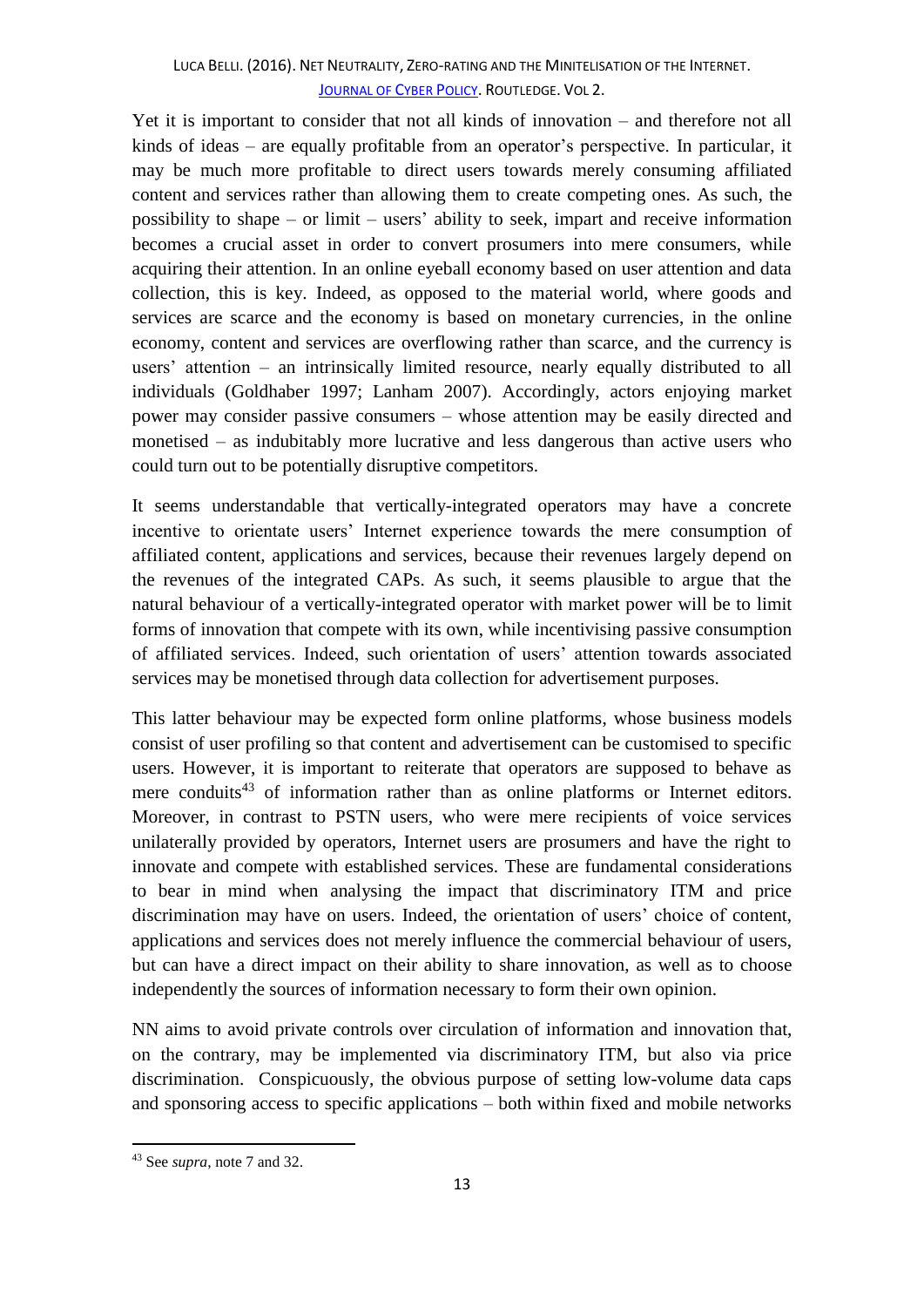– is to orient user choice. However, such price-discrimination practices may go far beyond the mere orientation of consumer choice and, eventually, Minitelise the Internet. Indeed, the combination of reduced data caps with the simultaneous increase of Internet access prices, *de facto* limits user choice, by imposing an economic burden on the ability to access and share the forms of expression and innovation that are not sponsored.

Importantly, sponsoring access to selected applications only make sense when paired with reduced data caps, because when Internet access is not limited, users are not attracted by sponsored applications (Arnold et al*.* 2015). Consequently, some forms of price discrimination may trigger a vicious circle, raising economic barriers to the circulation of those forms of expression without commercial value, such as educational or non-for-profit material. In this regard, the introduction of price-discrimination schemes based on limited data caps may also lead to increased prices of open Internet access, as has been observed amongst EU and OECD operators proposing zero-rated<sup>44</sup> video-streaming services (Rewheel 2016).

Operators' intentions to implement price-discrimination schemes have therefore triggered numerous critiques.<sup>45</sup> With regard to fixed networks, the combination of reduced download limits and the exemption of specialised services – such as sponsored IPTV – from such limits, has been criticised for being anti-competitive (Ermert 2013). A telling example was Deutsche Telekom's 2013 announcement that it would exempt its video-streaming service from download limits, and pair this with the throttling of all non-sponsored traffic once the data caps had been reached (Deutsche Telekom 2013; EDRi 2013). Moreover, the use of data caps to manage network capacity has been criticised for being highly inefficient; rationing data does not prevent network usage at peak periods when congestion occurs.

On the contrary, one of the primary effects of data caps is to disincentivise the use of the Internet connection once the cap is reached, rather than optimising usage. In this regard, data released by T-Mobile suggests that capped users utilise 20 to 30 times less broadband than uncapped users (Weinberg 2011; Feld 2014). Yet, although it can be argued that prices of Internet access should be correlated with costs, the fact that T-Mobile recently decided to enrol all its mobile subscribers onto its 'Binge On' offering – which provides unlimited access to video streaming, while keeping capped access to the rest of the Internet – suggests that the purpose of data caps is not to cope with limited network capacity, but rather to steer individuals' attention towards specific services. In this regard, van Schewick (2016) notes that, by delivering mostly commercial video entertainment, rather than user-generated, educational or non-profit content, Binge On "turns the mobile Internet offered by T-Mobile into [a] platform for commercial entertainment."

1

<sup>44</sup> ZR practices are analysed in Section III.

<sup>&</sup>lt;sup>45</sup> In particular, critiques emerged both in developed (Weinberg 2011; Economist 2011; Ermert 2013) and developing counties (IDEC 2016).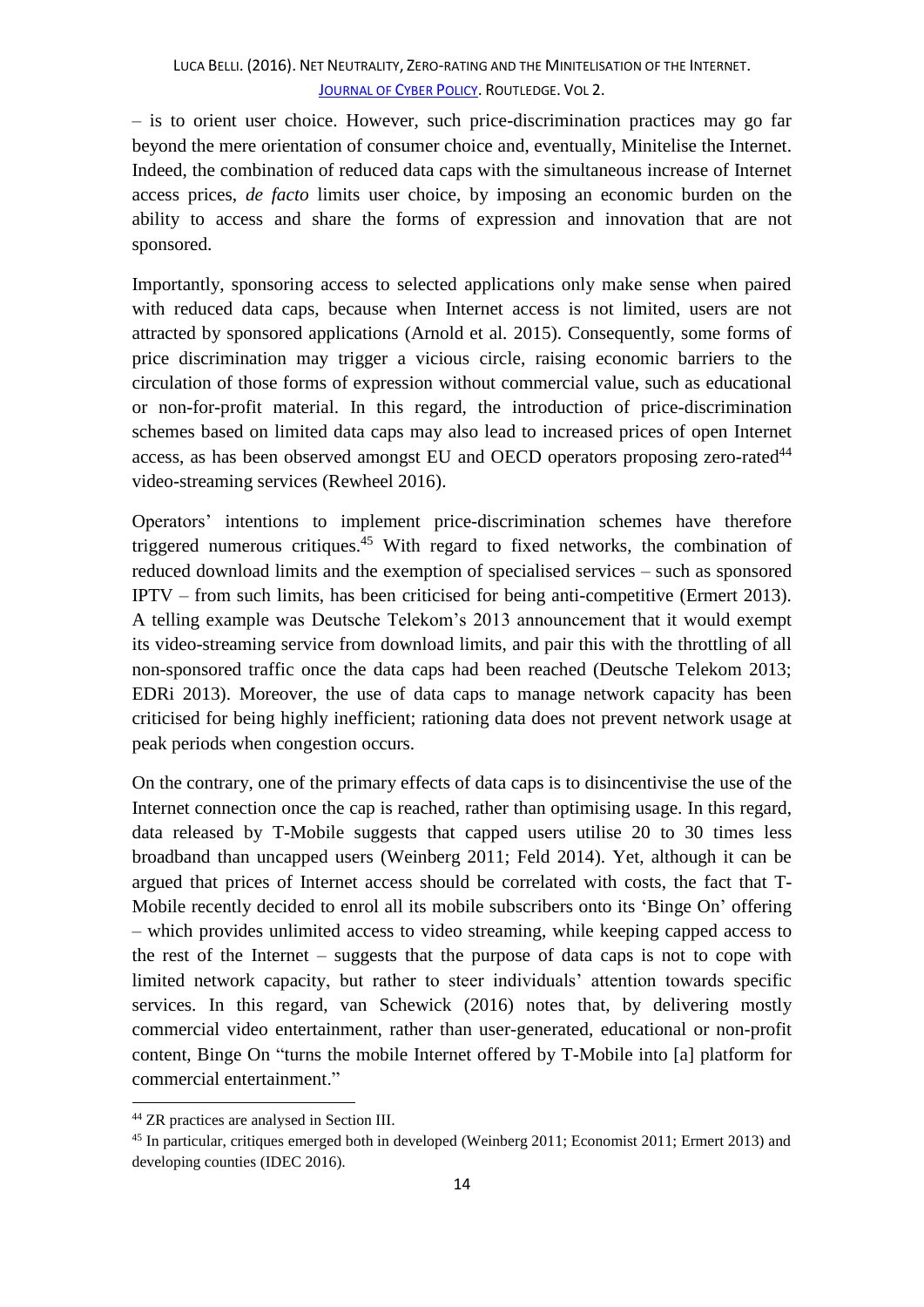The price-discrimination controversy is particularly palpable with regard to ZR practices and stakeholders' opinions on the desirability of such schemes seem quite polarised. Such polarisation has been evident during the Indian national consultations<sup>46</sup> – where stakeholders' opinions harshly diverged on price discrimination – and during the recent Brazilian<sup>47</sup> consultation on the regulation of Law 12.965/2014 (better known as *Marco Civil da Internet*), in which data caps and ZR were hotly debated. Notably, analysis of the contributions to the Brazilian consultation revealed a telling configuration of stakeholders' interests and opinions, highlighting that only telecom operators and networking-equipment manufacturers supported ZR practices, while literally all other stakeholders argued that ZR contradicts NN (Brito Cruz et al. 2015).

As I will point out in the following section, the debate on data caps and ZR should consider the existence of several permutations of ZR, as well as the consequences that the different ZR types may have for the whole Internet ecosystem. Although several national regulators have already deliberated on the matter,<sup>48</sup> policy discussions are still ongoing and policymakers – notably those who have already expressed support to NN – should try to understand the various nuances in order to put forward a clear vision. In the following section, I will provide a ZR taxonomy, discussing the various ZR practices and their compatibility with the NN rationale.

## *III. A zero-rating taxonomy*

**.** 

ZR is the last but not least topic to unleash heated NN controversies around the world. Supporters of ZR argue that the practices do not conflict with NN and that, on the contrary, ZR favours product differentiation and may expand consumer choice, enticing new users with free samples of applications (Howell 2016), thus increasing consumer welfare (Eisenach 2015). Conversely, ZR detractors affirm that ZR distorts the market, limiting freedom of expression and the circulation of innovation and forcing users into walled gardens, thereby creating new Internet gatekeepers (Rossini and Moore 2015; Malcolm et al. 2016; van Schewick 2016). In particular, opponents of ZR argue that sponsoring specific applications, whilst billing the rest, 'profoundly affect internet users' choices', ascribing to operators 'the power to favor some sites or services over others [and] pick winners and losers online—precisely what the open internet rules exist to prevent<sup>'49</sup>.

Nonetheless, it seems important to stress that a number of diverse practices may be considered as ZR and, therefore, several *species* of the ZR *genus* exist. Specifically, ZR

<sup>46</sup> For the contributions to the Indian consultation on Differential Pricing for Data Services, see TRAI (2016c). For a concise analysis of the opinions expressed during the consultation, see Williams (2016).

 $47$  For an analysis of the contributions to the consultation aimed at developing the Presidential decree regulating Law 12.965/2014, see Brito Cruz et al. (2015).

<sup>48</sup> See e.g. Caf (2015); ACM (2015); CRTC (2015) and TRAI (2016b).

<sup>&</sup>lt;sup>49</sup> Open Letter to FCC on zero-rating practices[. http://www.stayopenfcc.org/letter.pdf](http://www.stayopenfcc.org/letter.pdf)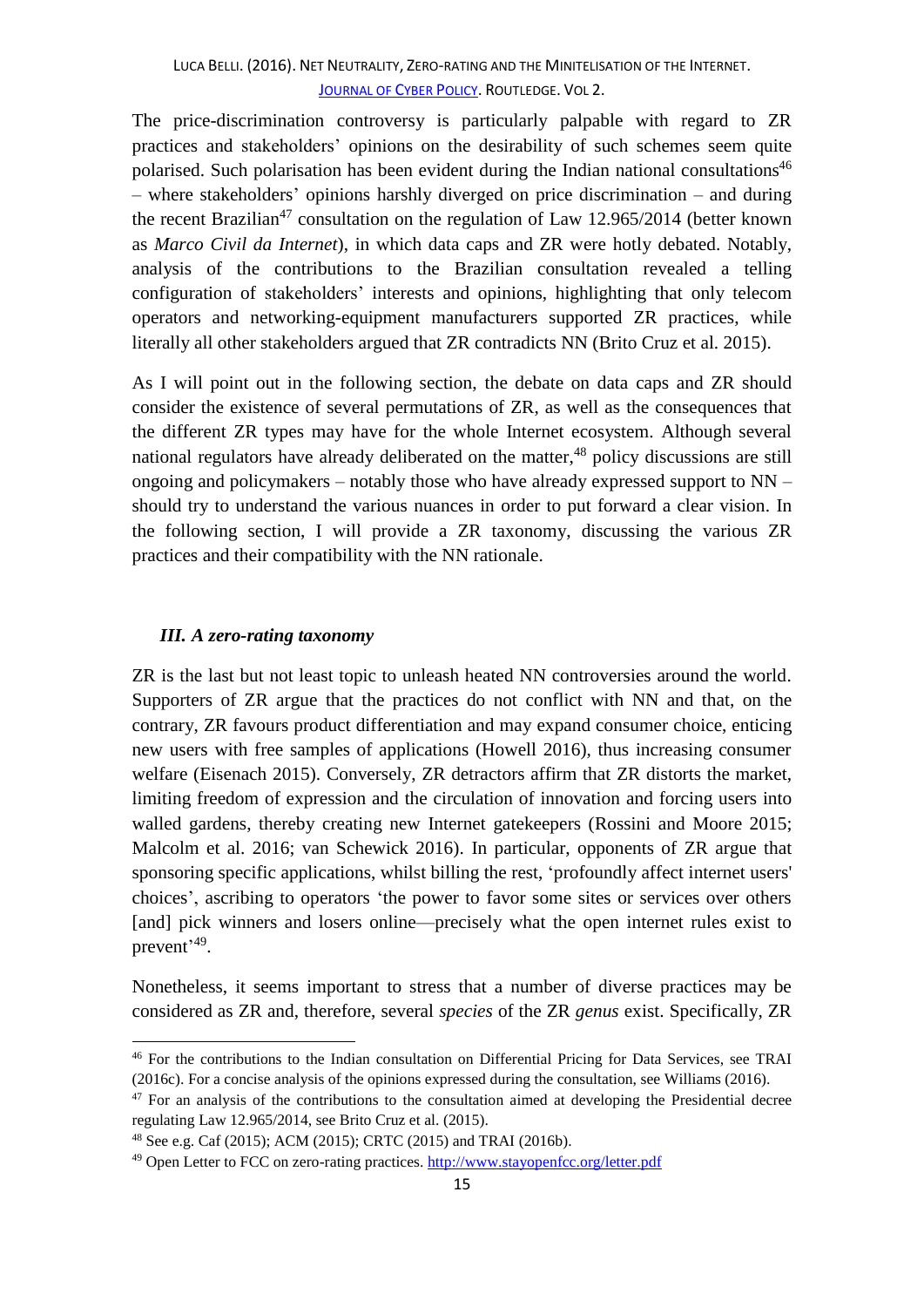practices can be categorised into: (i) application ZR, (ii) application sponsoring, (iii) ZR platforms and (iv) application-agnostic data sponsoring. Although not all types of ZR are in stark contrast to the NN rationale, the most common ZR models have the potential to substantially modify the way we use the Internet, triggering the phenomenon that I define as Minitelisation, i.e. the shift of the Internet from a generalpurpose network to predefined-purpose network. Indeed, the very rationale behind the non-counting of the data consumption of specific applications whilst capping access to the open Internet, is to achieve two fundamental objectives for operators and large Internet companies: the attraction of subscribers from competitors' networks and the creation of new consumers of predefined (affiliated) services. Hence, the ZR types based on such a rationale aim at predefining the purpose for which the Internet is used, in order to increase consumers of specific services rather than creating new prosumers.

| <b>ZR</b> type                              | Who is the<br>sponsor?                          | What is sponsored?                                                                                                     |
|---------------------------------------------|-------------------------------------------------|------------------------------------------------------------------------------------------------------------------------|
| Application<br>ZR                           | <b>Operators</b>                                | Access to application(s) selected by the operator                                                                      |
| Application<br>Sponsoring                   | CAPs                                            | Access to application(s) sponsored by the CAP                                                                          |
| <b>ZR</b> platform                          | Generally CAPs<br>but potentially<br>any entity | Access to applications selected by the sponsor<br>and/or respecting the technical guidelines<br>defined by the sponsor |
| Application-<br>agnostic data<br>sponsoring | Generally CAPs<br>but potentially<br>any entity | Data allowance to be used at users' discretion                                                                         |

It is therefore important to note that, while Internet access penetration has already achieved high levels in developed countries, the growth of operators' subscriber-bases and revenues are tending towards flatness – particularly in Western Europe (Ovum 2015). Hence, the differentiation of operators' offerings via ZR is becoming a key business strategy aimed at expanding subscriber-bases and restoring growth. For this reason, operators zero-rate popular services, such as dominant social networks, to attract new users.

The 'application ZR' model is quite telling in this regard. It is based on the operators' initiative to bundle Internet access service and unlimited use of a selection of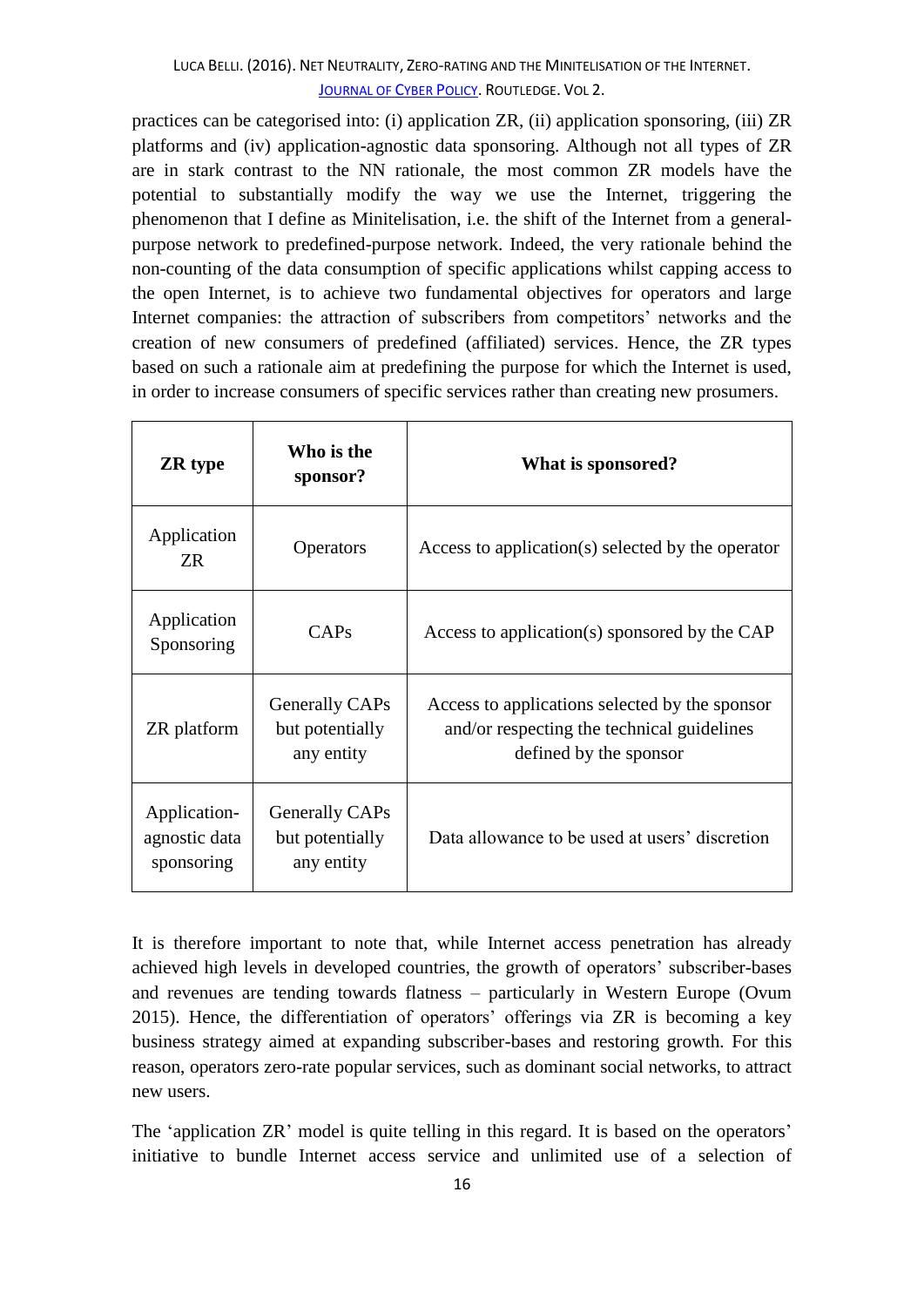applications – or a specific class of applications, such as video-streaming services – and does not request sponsoring fees from the zero-rated CAPs. On the other hand, CAPs with sufficient financial capacity<sup>50</sup> may be keen on sponsoring the data usage of their services, thus extending their consumer bases and acquiring a considerable advantage, compared to their less well-resourced competitors, due to the gratuity of the sponsored service. As an example, the online review, Slate, tested the attractiveness of ZR, communicating to its readers that a specific 'Slate podcast wouldn't count against the data plans on their smartphones [the targeted] group was 61% more likely to press play' (Knutson 2013). This practice may be categorised as 'application sponsoring' model and consists of CAPs paying operators a *de facto* right of preferential access to (new) customers, whose personal data will be subsequently collected and monetised.

The main difference between the application-ZR and application-sponsoring models is the entity that bears the cost of ZR. In the application-sponsoring model, data consumption of the sponsored application is charged to the application provider, which undertakes the role of sponsor. Conversely, in the application ZR model, the operator sponsors the data consumption. In both cases, the user is not billed for accessing a specific service and, besides being bundled to specific data-plans, sponsored services may sometimes be offered with no requirement to pay for a data plan. This latter option has been particularly criticised due to its potential to lead ZR consumers to believe that the sponsored application 'is the Internet', as has emerged from surveys conducted in various developing countries (Mirani 2015)<sup>51</sup>.

Such a scenario reinforces the critiques according to which ZR contradicts the NN rationale, creating 'walled-gardens'. As previously argued, the inner purpose of NN is to avoid interference with users' freedom to use the Internet as they wish, accessing and sharing any content, application or service and using any device. Conversely, the purpose of application ZR and application sponsoring is to steer users' choice and attention towards predefined services, thus discouraging access to the open Internet, while encouraging its fragmentation into sponsored subsets of services unilaterally defined by operator or sponsors.

Another important facet of the ZR debate is the usefulness of such practices in bridging digital divides fostering the adoption of online services in geographical areas where Internet penetration is particularly low. Digital divides between and within countries are due to a variety of factors that may be associated with infrastructural, geographic, economic and cultural barriers (West 2015; ITU 2015; A4AI 2016a). As noted by Garcia (2016), when infrastructure is poor and the price of connection is exorbitant, the main problem is getting individuals to access the Internet, rather than assessing whether specific content or services are unduly discriminated against.

<sup>&</sup>lt;sup>50</sup> For instance, Facebook and Google have launched Facebook Zero or Google Free Zone, in partnership with various African and Latin American operators, offering free mobile access to a text-only version of Facebook and to a selection of Google services.

<sup>&</sup>lt;sup>51</sup> See Section IV.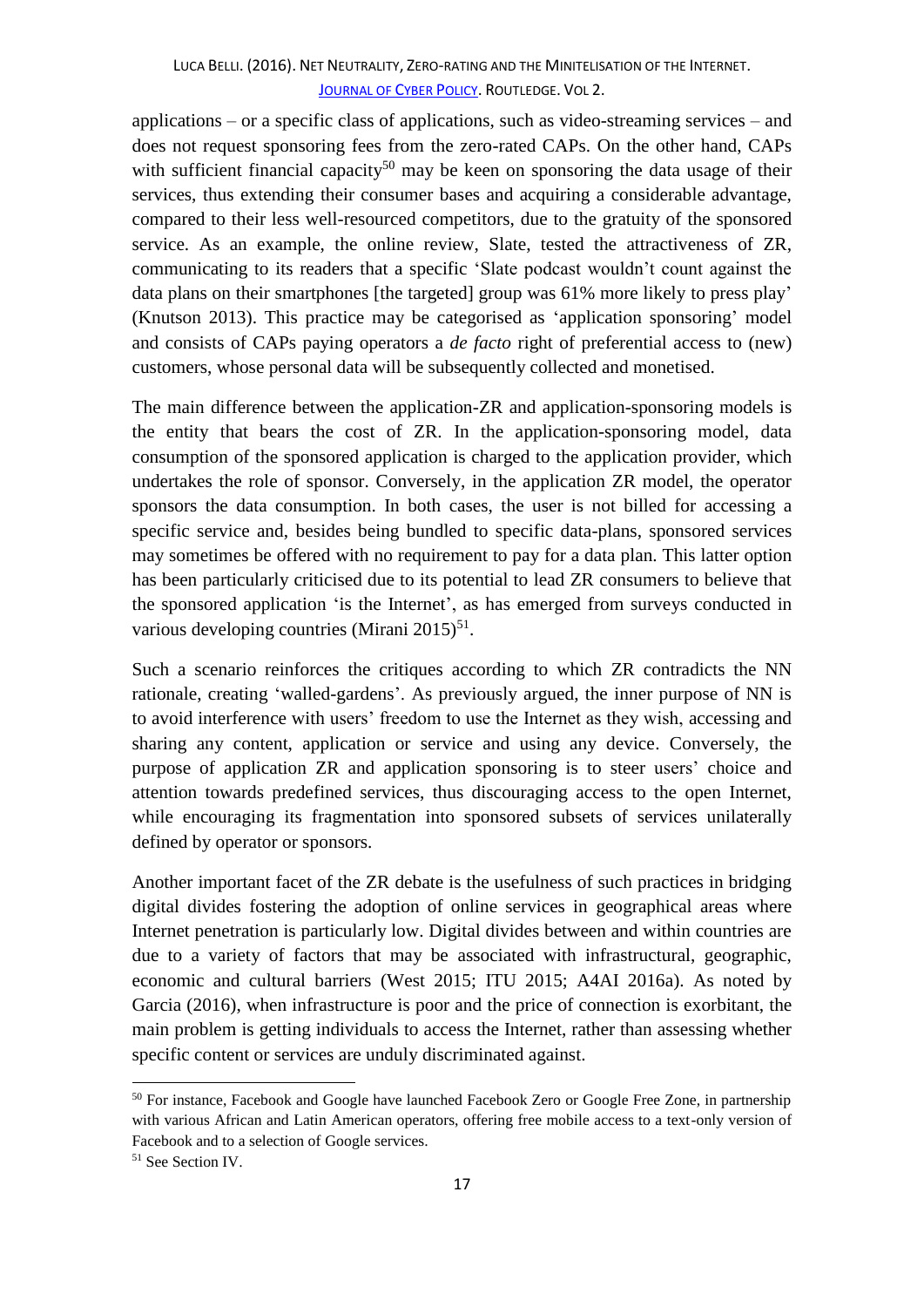For this reason, in countries where the majority of the population is disconnected, policymakers have been generally parsimonious with objections to ZR, preferring the provision of specific services to no Internet access. In such a context, application ZR and application sponsoring have been considered as useful, providing free – though limited – communication and information, and stimulating investments in infrastructure (Eisenach 2015). However, although such practices may be beneficial in the short term, providing a free channel for communication to unconnected individuals,  $52$  they only create service users, *de facto* eliminating the ability to innovate without permission, whilst transforming the Internet into a centralised network where few players act as points of control.

Conversely, application-agnostic data sponsoring and some forms of ZR platforms may be considered as necessary and proportionate exceptions to NN. The best known example of a ZR platform is the controversial Internet.org initiative, launched by Facebook and some partners in 2013, with the ultimate purpose of 'bring(ing) internet access and the benefits of connectivity to the two-thirds of the world that doesn't have them<sup>553</sup>. However, critics argue that this initiative would ascribe to Facebook the same form of gatekeeping role that operators would gain by implementing discriminatory ITM. Indeed, although Internet.org proclaims its aim is to 'bring internet access' to the unconnected, the platform has been conceived to provide access only to a selection of applications, approved by Facebook. Only after NN advocates expressed harsh critiques<sup>54</sup> of the project, and several content providers – including the Times Group<sup>55</sup> – decided to withdraw from Internet.org, did Facebook resolve to add to its original initiative the Free Basics platform, allowing the inclusion of 'any low-bandwidth online service that meets its technical guidelines<sup>556</sup>. However, despite the establishment of Free Basics, the original Internet.org configuration persists unchanged – including only few services – in many of the countries where it is available,<sup>57</sup> despite Facebook's stated willingness to create 'an open platform [where] anyone who meets these guidelines will be able to participate<sup>'58</sup>.

In countries where adverse conditions impede the fostering of free and nondiscriminatory connectivity, ZR platforms such as Free Basics may become a necessary and proportional exception to the NN principle, in order to allow individuals to exercise their fundamental right to freedom of expression. However, it is important to note that

1

 $52$  In this sense, Carrillo (2016) argues that, in developing countries, ZR practices could be considered as necessary and proportionate exceptions to NN, in order to foster communication.

<sup>53</sup> See<https://info.internet.org/en/mission/>

<sup>&</sup>lt;sup>54</sup> See open letter to Mark Zuckerberg Regarding Internet.org, Net Neutrality, Privacy, and Security. [https://www.facebook.com/notes/access-now/open-letter-to-mark-zuckerberg-regarding-internetorg-net](https://www.facebook.com/notes/access-now/open-letter-to-mark-zuckerberg-regarding-internetorg-net-neutrality-privacy-and-/935857379791271/)[neutrality-privacy-and-/935857379791271/](https://www.facebook.com/notes/access-now/open-letter-to-mark-zuckerberg-regarding-internetorg-net-neutrality-privacy-and-/935857379791271/)

<sup>55</sup> See Times Group (2015).

<sup>56</sup> See Ribeiro (2015).

<sup>57</sup> See e.g. the Colombian version www.tigo.com.co/internetorg and the Kenyan version of the project africa.airtel.com/wps/wcm/connect/africarevamp/kenya/home/personal/promotions/internet.org <sup>58</sup> See Facebook (2015).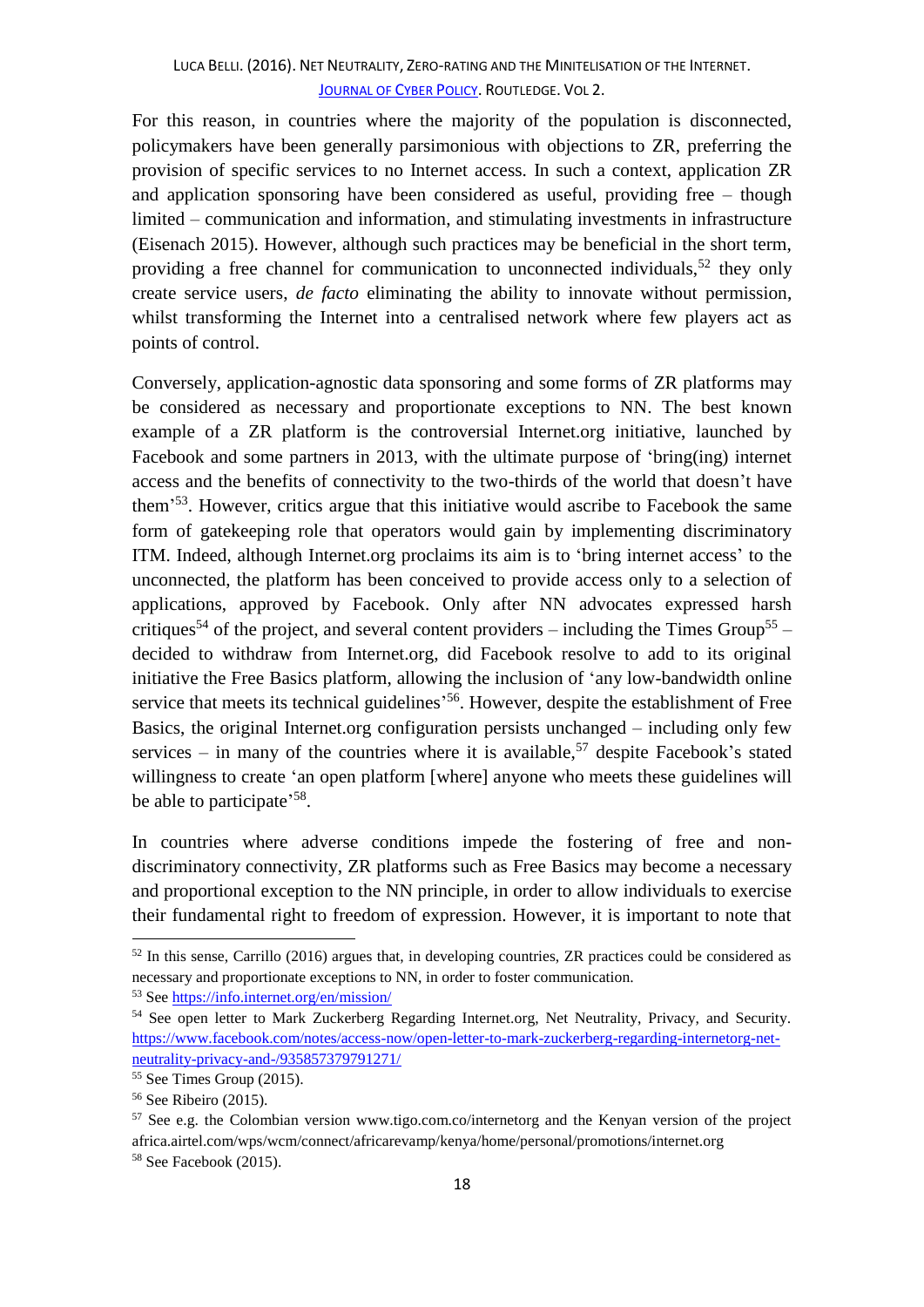such platforms do not represent a sustainable solution able to empower individuals with open Internet connectivity. On the one hand, when ZR platforms are open to any kind of proposed service, such platforms do not create Internet users, but rather foster Internet fragmentation, creating users of a sub-Internet platform controlled by a single entity.

On the other hand, when the platform is closed and the platform sponsor retains the power to choose which applications can be included, such efforts merely create consumers of preselected and easily controllable services. Moreover, as stressed by Rossini and Moore (2015), the use of such suboptimal solutions may dissuade governments from working towards optimal solutions aimed at empowering the unconnected community through the provision full Internet connectivity. Indeed, in light of the fact that operators do not seem to require that sponsors pay for such platforms,<sup>59</sup> governments may well claim that ZR platforms allowing access to selected services for free, may be a good suboptimal solution, *de facto* Minitelising the Internet. 60

Lastly, the application-agnostic data-sponsoring model may be the best solution to provide unconnected individuals with the benefit of connectivity. In this category, a sponsor entity subsidises a limited amount of data for users who can use it for whatever purpose they wish. Hence, by contrast to the application-sponsoring model, this model does not imply discriminatory treatment with regard to content, application or services. The best known initiative in this regard is Mozilla's Equal rating project, launched in 2015 in various African countries, in partnership with the operator Orange. The initiative consists of selling a low-cost smartphone, running the Firefox operating system and including unlimited text, conversation and 500 MB data allowance per month for six months (Dixon-Thayer 2015). Similarly, since December 2015, Indian operator Aircel has been offering 500 MB data allowance to all new prepaid activations for 90 days from the date of activation.<sup>61</sup>

Another type of application-agnostic data sponsoring is offered by the mCent application, which rewards with data allowance, users' participation in a variety of activities such as 'application downloading and using apps, taking surveys, watching videos, signing up for a service, and/or participating in contests<sup> $62$ </sup>. It seems evident that, although application-agnostic data sponsoring can be categorised as a ZR model, its rationale is not to (dis)favour specific content, applications or services, but rather to foster Internet connectivity. Hence, this latter model should be deemed as fully compatible with NN, while representing a win-win solution for users – who can trade

<sup>59</sup> Facebook has consistently claimed that it does not pay operators for its Internet.org/Free Basics initiative. However, to date, no other stakeholder has been allowed to enjoy the same privilege.

<sup>60</sup> See Section IV.

<sup>61</sup> This offering is called 'Free Basic Internet' and should not be confused with Facebook's 'Free Basics'.

<sup>62</sup> See<http://mcent.com/about-us/>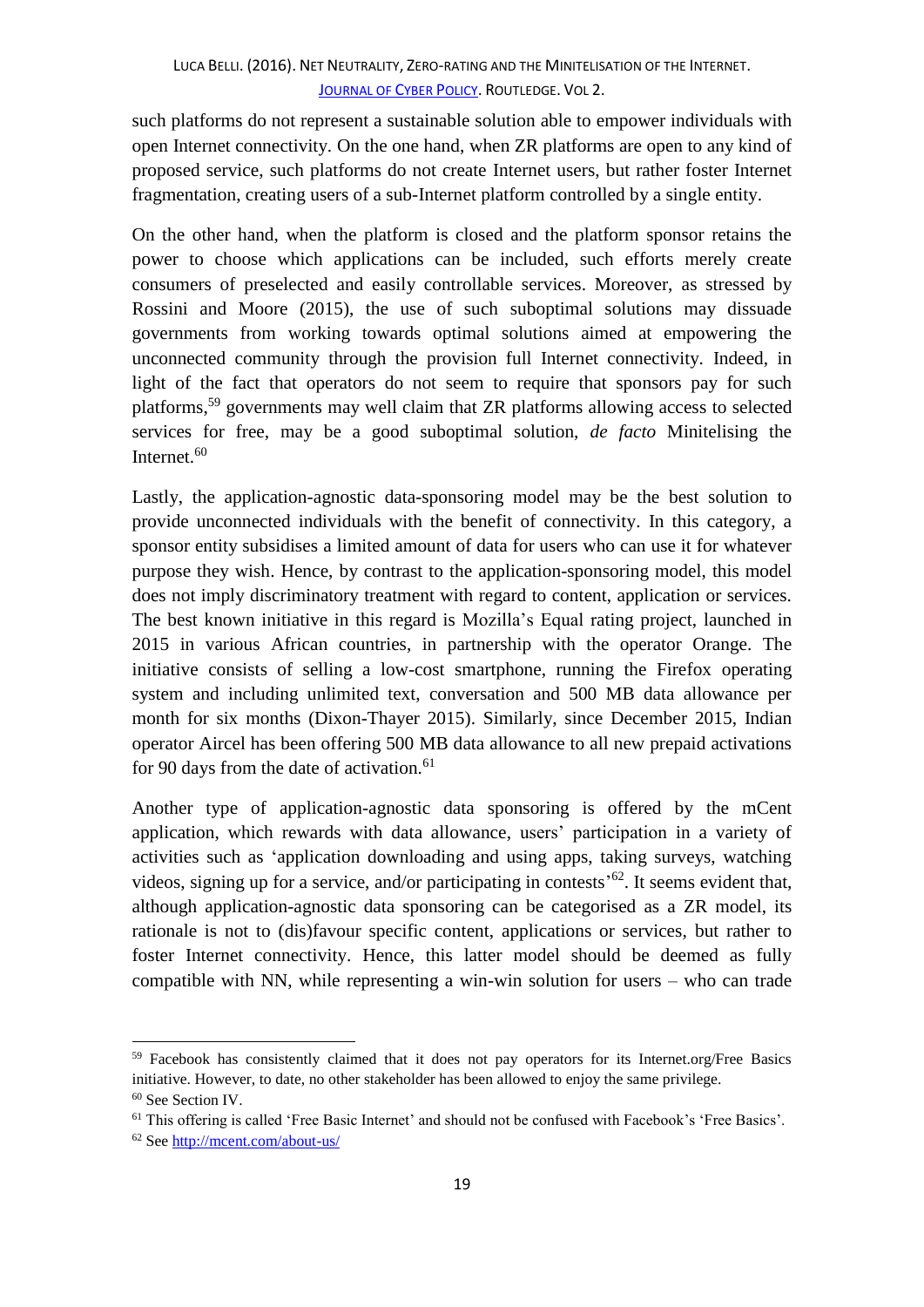some of their attention for free data allowance – as well as for operators – who may increase their revenue thanks to the sponsoring fees, without infringing NN.

# *IV.The Minitelisation of the Internet*

Although ZR schemes may seem to be legitimate market practices, it is important to ponder what impact such schemes may have on the Internet ecosystem as a whole. The key question is whether they have the potential to distort the Internet ecosystem, prompting a shift from a general-purpose, distributed network to a predefined-purpose, centralised one. Such a phenomenon, which I define as Minitelisation, can be the result of undue discrimination at the network level, as well as of the combination of low data caps and some ZR practices. Both strategies aim to predefine artificially how individuals should use the Internet, whilst NN aims at avoiding such phenomenon.

As I have argued in Section II, the definition of limited data caps is an essential component of the success of ZR and, eventually, Minitelisation. Indeed, as explained by Arnold et al. (2015), consumers consider ZR offerings as attractive primarily when data caps are low. When data caps are wide or absent however, consumers do not manifest particular interest in ZR offerings. As such, a further collateral effect of ZR schemes may be to incentivise operators to keep data caps as low as possible, whilst increasing the prices of open Internet access, thus creating artificial scarcity in order to extract additional profit. In particular, vertically-integrated operators may have a strong incentive to keep data caps artificially low and gigabyte prices artificially high, in order to orient users' preferences towards the affiliated zero-rated services.

As pointed out by Rewheel (2014), by the end of 2014, ZR offerings had been introduced in more than 80% of EU and OECD countries and the introduction of such offerings generated 'sharp hikes in the price of mobile internet usage' <sup>63</sup> amongst the operators deploying ZR practices. Such a tendency is confirmed by data concerning 2015 and the first 2016 semester, according to which, EU and OECD operators that zero-rate selected video-streaming services sell half as much open Internet access than operators that do not (Rewheel 2016). By contrast, the absence of ZR may stimulate operators to increase the volume of data caps, as demonstrated in the Netherlands, where one week after the Authority for Consumers and Markets' had banned ZR, the main Dutch operator, KPN, decided to double the volume of its mobile Internet data caps (Rewheel 2015). As tellingly explained by KPN's CEO, such an example reveals that when ZR is not an option, operators are incentivised to 'increase the size of its data bundles for users, to encourage carefree usage<sup>'64</sup>. The Dutch example is of particular interest because, contrary to the price-increase tendency evidenced in other European counties, KPN reduced of 80% the price of mobile Internet usage, whilst doubling

<sup>63</sup> See Rewheel (2014) p. 1.

<sup>64</sup> See KPN's CEO, Eelco Blok, quoted by Rewheel (2015), p. 1.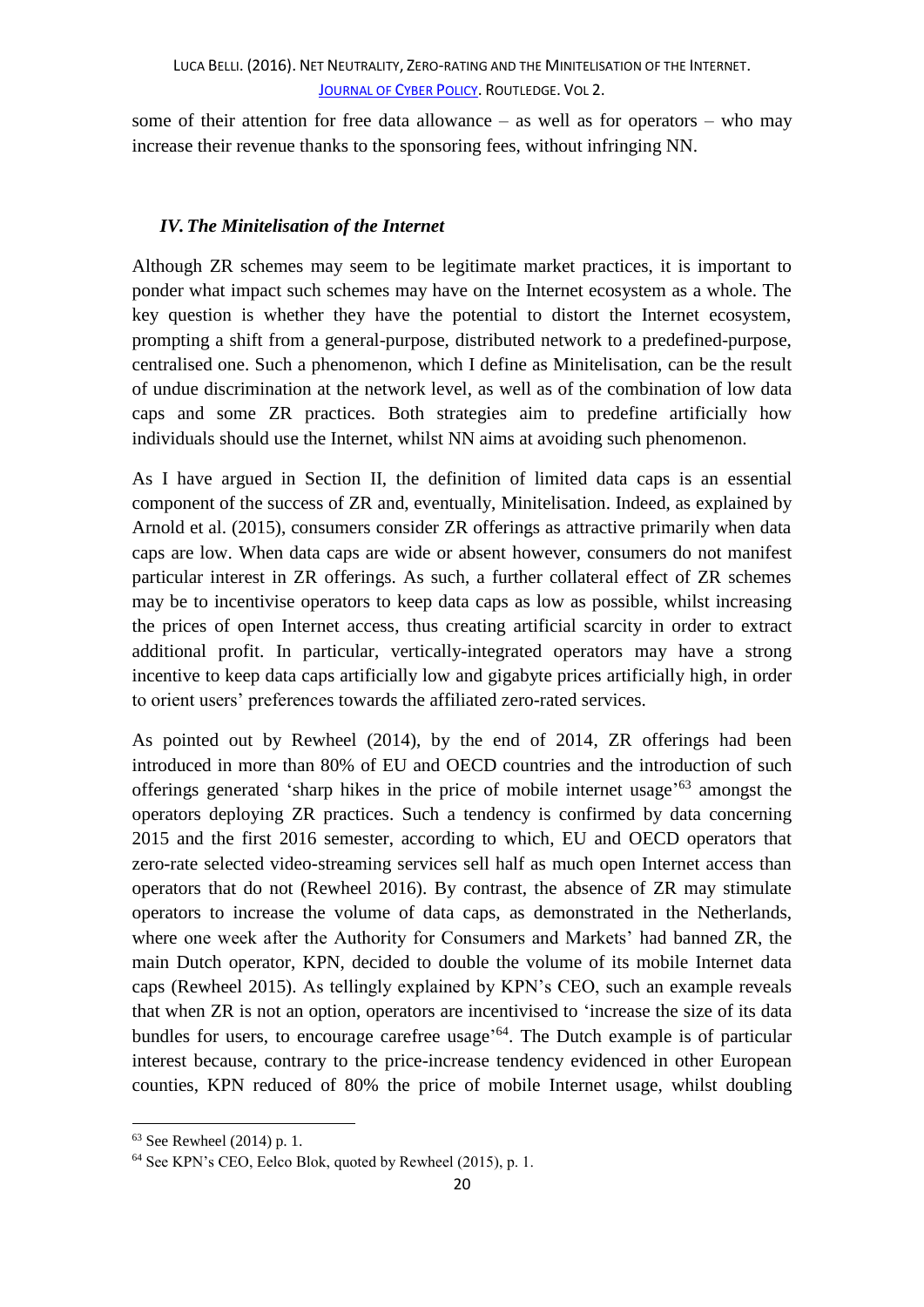monthly data caps between November 2014 and February 2015 (Rewheel 2015). Similarly, data caps doubled and the price of megabytes dropped of 60%, when Brazilian operator, Claro, decided to abandon its ZR in early 2015 (Belli 2015).

Furthermore, data analysed by A4AI in eight developing countries seems to corroborate the Minitelisation thesis, showing that ZR has direct impact on users' freedom of choice. Indeed, although the vast majority of users<sup>65</sup> affirm that they would prefer to have full Internet connection for a limited time or limited data volume, rather than unlimited access to specific services, ZR practices induce 72% of users to remain within ZR services. In particular, '35% of all zero-rating users continue to use the zero-rated service and a paid plan [while] 37% continue to use […] zero-rated service in combination with public WiFi.' Although '28% of all zero-rating users no longer use a zero-rating plan and are now paying customers<sup>'66</sup> it must be noted that ZR seems to be much more effective in creating new customers for selected services, rather than new Internet users. It therefore seems desirable that policymakers and regulators carefully ponder the potential (social, economic and strategic) costs and benefits that the various ZR practices may entail.

Application ZR, application sponsoring and some types of ZR platforms may well be considered as a form of permanent discrimination, the main purpose of which is to drive users' choice towards applications selected by the operator or the sponsor. In this context, it seems palpable that the choice of both existing and new mobile-Internet users is heavily orientated by the perceived gratuity of the application. This concretely means that the financial power of the CAP, or its affiliation with an operator, may became the primary criterion for user choice, rather than the application's quality or usefulness. Although such a system may be economically efficient in providing selected applications to users at no monetary cost (Eisenach 2015), it would likely limit access to the non-zero-rated Internet, including any future innovations that may not materialise, or be successful due to the economic filter preventing their diffusion. Indeed ZR may provide an unfair advantage to the zero-rated CAPs, compared to the non-zero-rated ones or any new entrant, because access to the latter would *de facto* be taxed, requiring a payment – i.e. the consumption of an increasingly pricey data cap (Rewheel 2016). Such configuration would likely restrict the possibility to share and access innovation freely, leading the Internet from a permissionless-innovation environment to a centralised paradigm, closer to the Minitel model.

The limitation of sources of information due to the the combination of sponsored applications and reduced data caps is particularly relevant with regard to media pluralism, which governments have a positive obligation to protect and promote in order

<sup>65</sup> A4AI (2016b) highlights that 'when faced with a restriction in exchange for "free" data, a majority (82%) of users prefer access to the full Internet, even if that access is limited in terms of time or by a data cap' while only a minority of respondents, '(18%) preferred having unlimited data for accessing a limited number of sites (i.e. the way in which most zero-rated services are currently implemented).' <sup>66</sup> *Ibid.*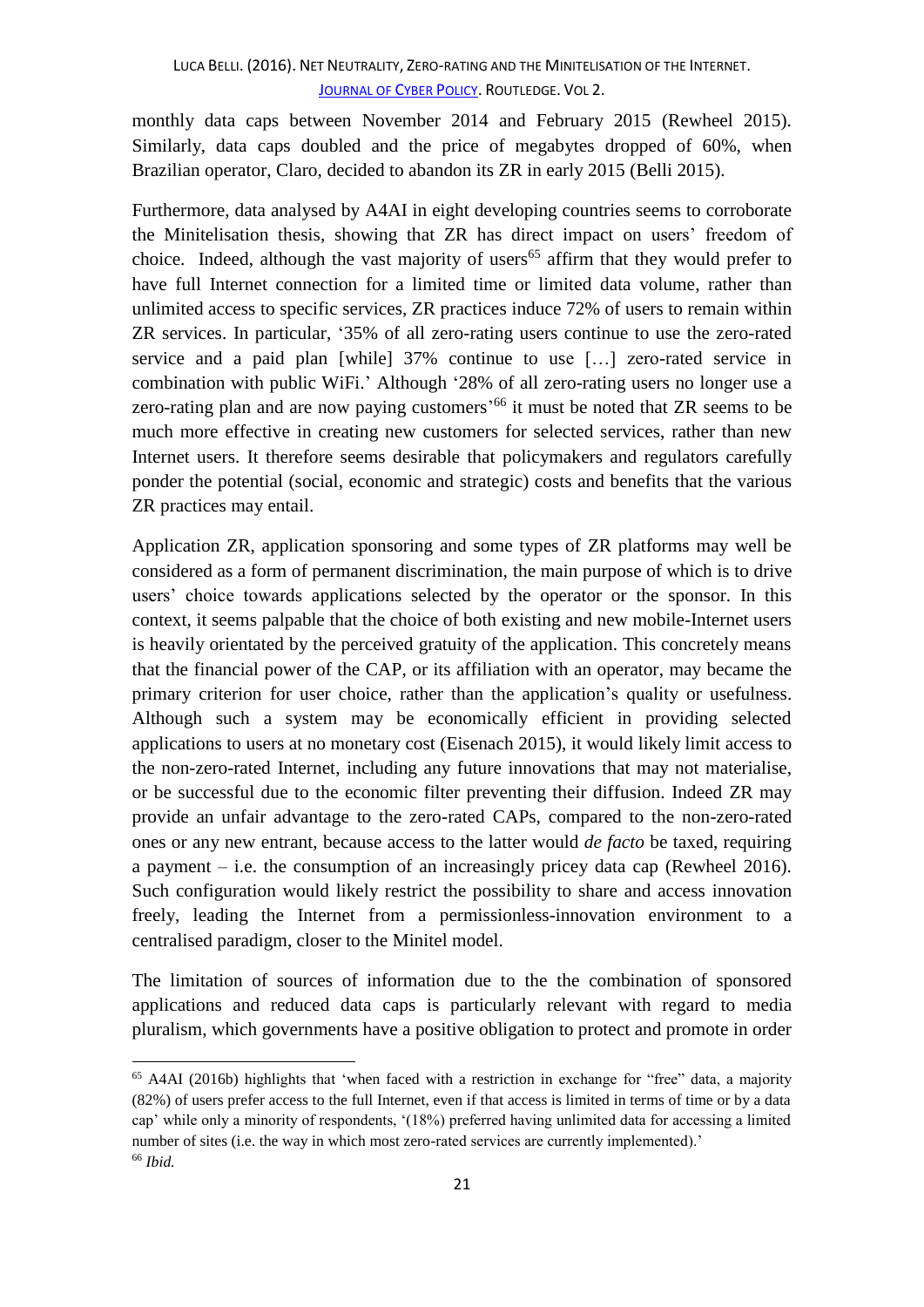to ensure individuals' ability to form their own opinion freely (UNHRC 2004; UNHRC 2011; CoE 2014a). Such consideration has been adamantly voiced by Swedish publicservice media, after the introduction of social-media ZR offerings, noting that such practices would endanger public-interest media and national content production to the profit of a very concentrated market, where one single player  $-$  i.e. Facebook – owns the majority of social-networking applications. In addition, the use of ZR plans risks the creation of a double filter, limiting users' ability to seek, impart and receive information, via both the price discrimination in favour of the zero-rated application, and the application's term of service and algorithmic features. The effects of such limitations on individuals' freedom of expression and opinion may prove to be particularly relevant in developing countries, where ZR plans are presented as a solution to bring information and knowledge to unconnected individuals. Indeed, the Internet experience of such previously unconnected individuals would be limited to the ZR applications, thus allowing them to receive information and communicate only through limited and controlled channels.

Although it may be argued that restricted access to online information and communication may be better that no access at all and that ZR may encourage new users join mobile networks (Facebook 2015), it may easily be imagined that private entities in control of the information supply may be tempted to take advantage of such position. This risk was particularly evident in India, where Facebook intensively lobbied for ZR during the national consultation on price discrimination. Facebook's lobbying strategy to orientate the outcomes of the Indian consultation is particularly relevant. Notably, the social network has been criticised by the national regulator for sending to its users – through its zero-rated platform Free Basics – notifications encouraging them to 'send a message to TRAI [the telecom regulator] to support [Facebook's position on] digital equality<sup>'67</sup> with a link to a standard email with the rather explicit subject, 'I Support Free Basics in India'<sup>68</sup>.

This is one of the reasons that led TRAI to rule against ZR, pointing out that such practices 'can prove to be risky in the medium to long term as the knowledge and outlook of [ZR] users would be shaped only by the information made available through those select offerings'.<sup>69</sup> Moreover, it is important to consider that zero-rated users may not even realise they are constrained within a subset of the Internet. This observation seems to be corroborated by the fact that, in several developing countries, users of zerorated applications, such as Facebook, outnumber Internet users (Mirani 2015) and a considerable percentage of these users assumes that 'Facebook is the Internet'<sup>70</sup> because Facebook is the only accessible application (Orriss 2014).

<sup>67</sup> See TRAI (2016a).

<sup>68</sup> *Idem.*

<sup>69</sup> See TRAI (2016b).

<sup>70</sup> See Mirani (2015).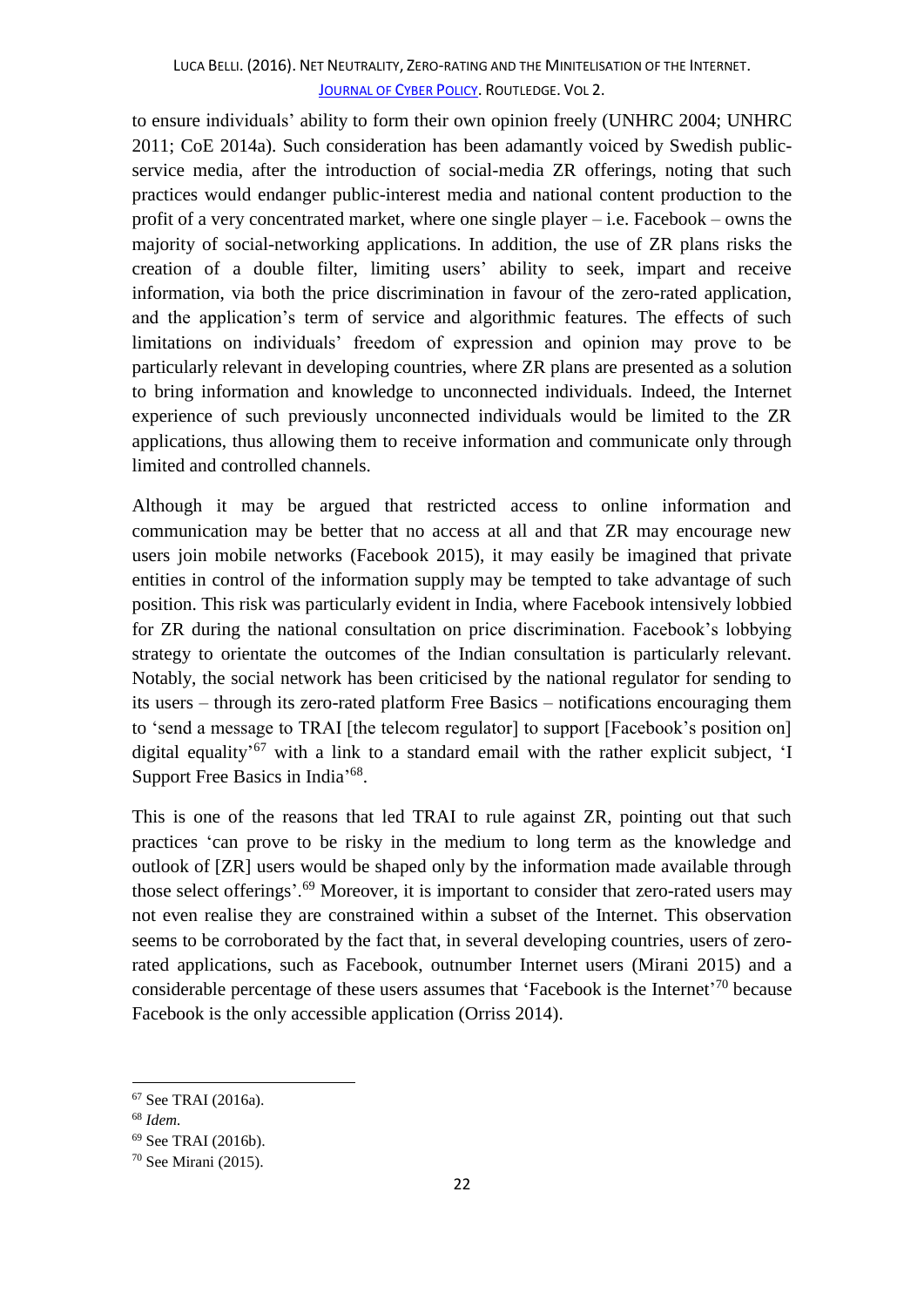It seems evident that the purpose of the combination of reduced data caps and the majority of existing  $ZR$  schemes<sup>71</sup> is to create artificial scarcity in order to direct new or existing users towards a subset of the Internet, so that their attention can be concentrated on zero-rated content and services and subsequently monetised. As such, users are actively disincentivised from venturing beyond the zero-rated applications and steered into a Minitel-like environment, thus fostering fragmentation of the Internet into subsets of services predefined in a top-down fashion by single operators. These are some of the reasons why several regulators<sup>72</sup> have already deliberated that  $ZR$  may disadvantage the CAPs – particularly the small-sized and local ones – that have neither the bargaining power nor the financial capability to be sponsored. In fact, it seems likely that CAPs deemed insufficiently appealing by operators would suffer a competitive disadvantage that is not supposed to exist in an open Internet environment. This situation 'may thus create entry barriers and non-level playing field for these players stifling innovation<sup>73</sup>. Besides, it is important to stress that ZR service users may be prevented from utilising encrypted HTTPS connections, and thus faced with a difficult trade-off between a free application and the protection of their communications' privacy. T-Mobile's Binge On offering is a telling example, foreseeing that videos using HTTPS encryption 'require additional T‐ Mobile assessment of the technical feasibility to qualify for inclusion in the offering<sup>'74</sup>.

For these reasons, regulators should carefully scrutinise ZR practices, assessing their compatibility with NN and the effects that they may have on end-user control, competition, consumer protection, innovation and free expression.

## *Conclusion: Internet or Minitel? That is the question.*

The extent to which ZR may be interpreted as a legitimate business practice or as an interference with competition, freedom of choice and freedom of information, depends on the specificity of the ZR model and, importantly, on the legal framework of reference. In this respect, the US Open Internet rules provide useful criteria which aim to evaluate ZR schemes based on a case-by-case approach (FCC 2015). However, it remains highly debatable whether a case-by-case approach might be beneficial, or simply add a further level of complexity – and ultimately, whether ZR practices might be desirable at all. Indeed, as argued in the previous sections, although ZR may determine short-term benefits, it also has the potential to generate distortions similar to those that can be produced by discriminatory ITM. Furthermore, besides fostering Minitelisation, the diffusion of ZR offerings might dissuade governments and other

 $71$  In particular, I refer to application ZR, application sponsoring and closed ZR platforms.

<sup>72</sup> See *supra* note 50.

<sup>73</sup> See TRAI (2016b), p. 6.

<sup>74</sup> See T-Mobile (2015).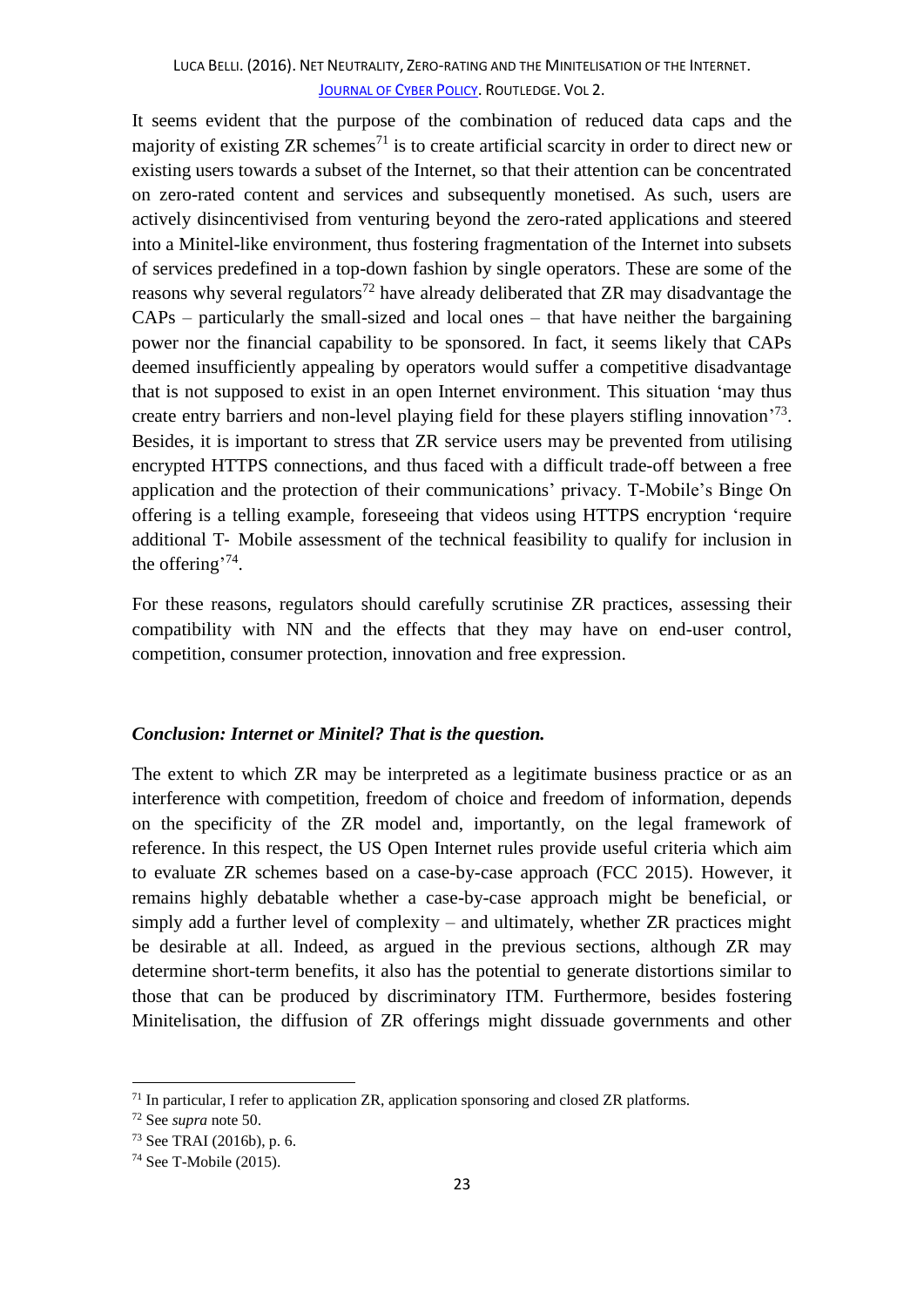stakeholders from working towards sustainable solutions to foster open Internet access (Rossini and Moore 2015).

Access to selected portions of the Internet – unilaterally defined by private entities based on diverging commercial interests – has the potential to foster fragmentation and create digital divides. This scenario is antithetical to a network of networks, created to let innovation spring up from everywhere. As I have argued, such generativity is key, because it definitively means that the growth and evolution of the Internet are not, and cannot be, predefined by the will of any controlling entities. Indeed, unlike preceding networks, whose purpose was delineated by the operator, the Internet empowers every individual user who has the ability to choose how to use and contribute to the Internet, as an active participant rather than a simple consumer. When discussing ZR, particularly in the context of NN frameworks, the question that policymakers should keep in mind is therefore whether specific ITM practices or price-discrimination practices have the potential to hinder such a user-empowering environment. Internet generativity and permissionless innovation are not mere side effects; on the contrary, they have greatly contributed to the Internet's success and are key to unleashing end-user creativity, favouring freedom of expression and entrepreneurship (van Schewick 2010; Daigle 2015; Belli and De Filippi 2016).

The fundamental goal of policymakers should be the promotion of sustainable Internet connectivity rather than Minitelisation. As such, while regulators should scrutinise ZR practices, policymakers should promote the adoption of alternative approaches to foster full Internet access. A viable alternative to the traditional Internet access models, and to ZR, may be, for instance, the promotion of community networks, crowdsourced networks, structured to be open, free, and neutral, and which are springing up all around the world (Baig et al. 2015; De Filippi and Tréguer 2016). Such networks represent a possibility for individuals not only to be at the heart of creativity but also at the heart of connectivity, fostering a Fibre-From-The-Home rather than Fibre-To-The-Home system (Echániz 2015), involving individuals in the development and organisation of the infrastructure. This seems to be the kind of empowerment that policymakers should be promoting, aiming for a sustainable Internet environment, where information and innovation can circulate freely and it is possible for users to be active developers, creators and entrepreneurs, rather than being forced to be passive consumers.

## **References**

A4AI. (Alliance for Affordable Internet). 2016a. "The 2015-16 Affordability Report." [http://a4ai.org/affordability-](http://a4ai.org/affordability-report/report/2015/#poverty_income_inequality_and_the_case_of_mistaken_affordability)

[report/report/2015/#poverty\\_income\\_inequality\\_and\\_the\\_case\\_of\\_mistaken\\_affordability](http://a4ai.org/affordability-report/report/2015/#poverty_income_inequality_and_the_case_of_mistaken_affordability)\_

A4AI. (Alliance for Affordable Internet). 2016b. "Digging into the Data: Is Zero Rating Really Bringing People Online?"

<http://a4ai.org/is-zero-rating-really-bringing-people-online/>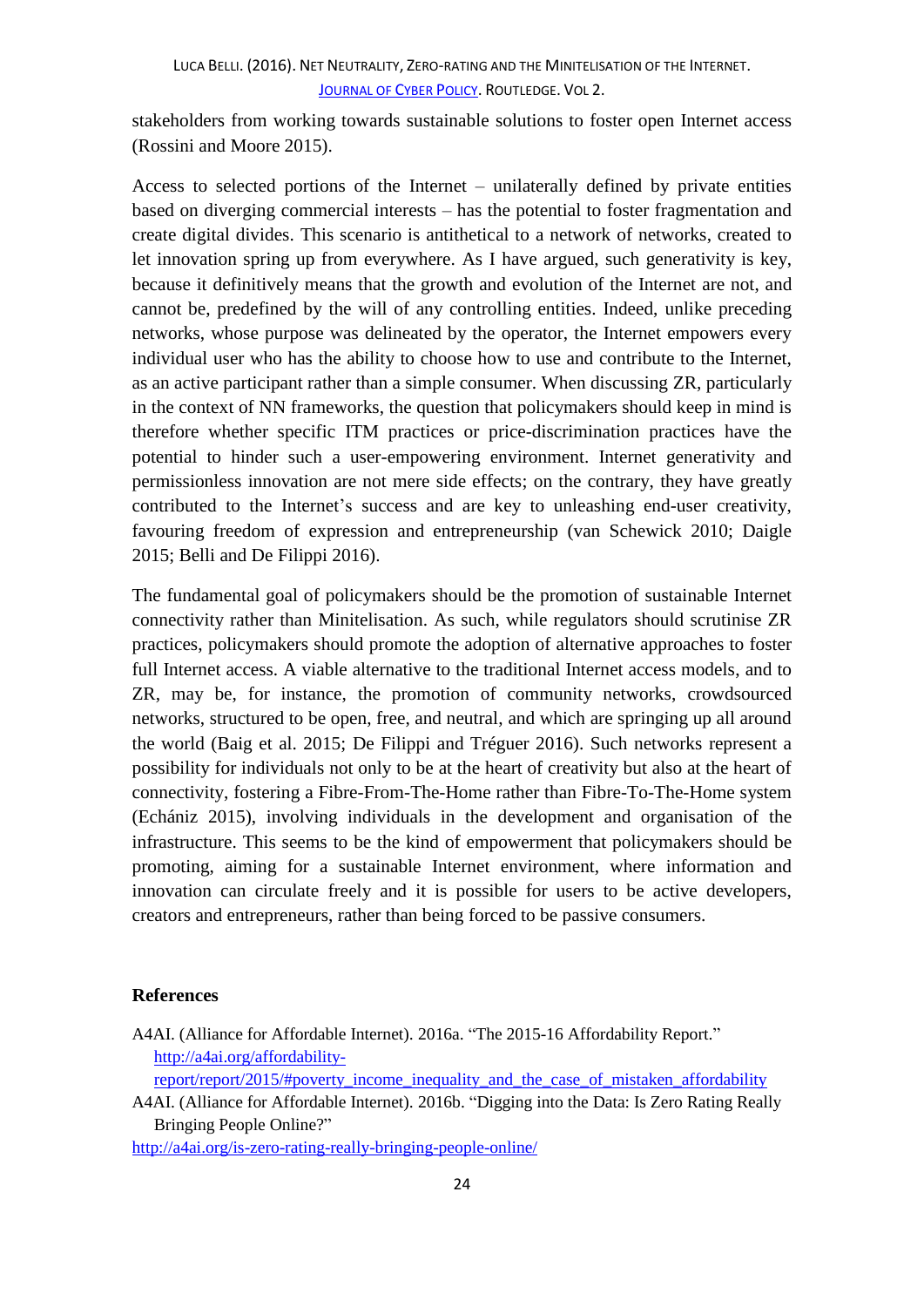- ACM. 2015. Fines Imposed on Dutch Telecom Companies KPN and Vodafone for Violation of Net Neutrality Regulations.
- Anderson, C. 2013. "Dimming the Internet: Detecting Throttling as a Mechanism of Censorship in Iran." *Measurement-Lab.* [http://www.measurementlab.net/publications/dimming-the](http://www.measurementlab.net/publications/dimming-the-internet.pdf)[internet.pdf](http://www.measurementlab.net/publications/dimming-the-internet.pdf)
- Arnold, R. et al*.* 2015. "The Value of Network Neutrality to European Consumers." A study commissioned by BEREC.
- Baker F., J. Polk and M. Dolly. 2010. A Differentiated Services Code Point (DSCP) for Capacity-Admitted Traffic. Request for Comments: 5865..
- Baig, R. et al*.* 2015. "Guifi.net, a Crowdsourced Network Infrastructure Held in Common." *Computer Networks*.

<http://people.ac.upc.edu/leandro/pubs/crowds-guifi-en.pdf>

- Banisar, D., et al*.* 2003. *Silenced: An International Report on Censorship and Control of the Internet.* Report by Privacy International and the GreenNet Educational Trust Supported by the Open Society Institute.
- Barrett, B. 2015. "With USB-C, Thunderbolt May at Last Fulfill Its Promise." <http://www.wired.com/2015/06/thunderbolt-3-usb-c/>
- Bastian, C*.* et al. 2010. Comcast's Protocol-Agnostic Congestion Management System. RFC 6057.
- Bauer, J. M. and J. A. Obar. 2014. "Reconciling Political and Economic Goals in the Net Neutrality." Debate. *The Information Society: An International Journal*, 30 (1).
- Belli, L. and M. van Bergen. 2013. *Protecting Human Rights through Network Neutrality: Furthering Internet Users' Interest, Modernising Human Rights and Safeguarding the Open Internet.* Council of Europe. CDMSI (2013) Misc19.
- Belli, L. .2015. "Da neutralidade da rede ao feudalismo na rede." [http://www.brasilpost.com.br/cts-fgv/da-neutralidade-da-rede-a\\_b\\_7083750.html](http://www.brasilpost.com.br/cts-fgv/da-neutralidade-da-rede-a_b_7083750.html)
- Belli, L. 2016. *De la gouvernance à la regulation de l'Internet.* Paris: Berger-Levrault.
- Belli, L. and P. De Filippi. eds. 2016. *Net Neutrality Compendium: Human Rights, Free Competition and the Future of the Internet.* Springer.
- Belli, L. and N. Foditsch. 2016. "Network Neutrality: An Empirical Approach to Legal Interoperability" in *Net Neutrality Compendium: Human Rights, Free Competition and the Future of the Internet* , edited by Belli and De Filippi. Springer.
- Bello, P. and J. Jung. 2015. "Net Neutrality: Reflections on the Current Debate." GCIG Paper No. 13. CIGI and Chatham House.

[https://www.cigionline.org/sites/default/files/no13\\_web.pdf](https://www.cigionline.org/sites/default/files/no13_web.pdf)

- BEREC. 2012a. *A View of Traffic Management and Other Practices Resulting in Restrictions to the Open Internet in Europe.* Findings from BEREC's and the European Commission's joint investigation. BoR (12) 30.
- BEREC. 2012b. *Differentiation Practices and Related Competition Issues in the Scope of Net Neutrality*. Final report BoR (12) 132.
- BITAG. 2015. "Differentiated Treatment of Internet Traffic." [http://www.bitag.org/documents/BITAG\\_-](http://www.bitag.org/documents/BITAG_-_Differentiated_Treatment_of_Internet_Traffic.pdf) [\\_Differentiated\\_Treatment\\_of\\_Internet\\_Traffic.pdf](http://www.bitag.org/documents/BITAG_-_Differentiated_Treatment_of_Internet_Traffic.pdf)

Botero Marino, C. 2013. *Freedom of Expression and the Internet.* Office of the Special Rapporteur for Freedom of Expression Inter-American Commission on Human Rights.

Bresnahan, T.F. and M. Trajtenberg. 1996. "General Purpose Technologies: 'Engines of Growth'?" *Journal of Econometrics, Annals of Econometrics* 65.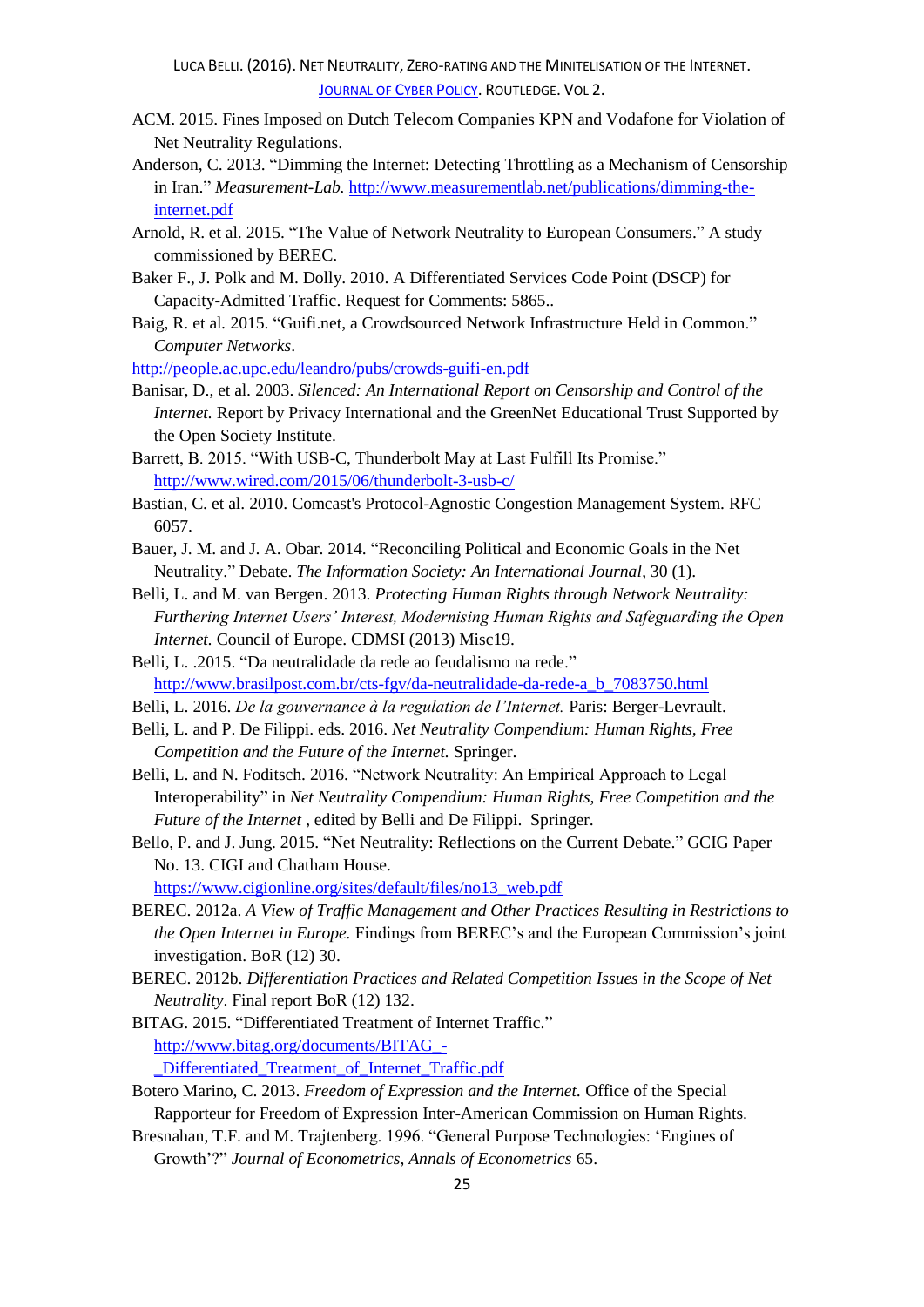Brito Cruz, F. et al. 2015. *What is at Stake in the Regulation of the Marco Civil?* 

Final report on the Public Debate Sponsored by the Ministry of Justice on the Regulation of Law 12.965/2014.

<http://www.internetlab.org.br/wp-content/uploads/2015/08/Report-MCI-v2-eng.pdf>

Caf, D. 2015. "Telekom Slovenije and Si.mobil Found in Breach of Net Neutrality." [http://blog.caf.si/2015/01/telekom-slovenije-and-simobil-found-in-breach-of-net](http://blog.caf.si/2015/01/telekom-slovenije-and-simobil-found-in-breach-of-net-neutrality.html)[neutrality.html](http://blog.caf.si/2015/01/telekom-slovenije-and-simobil-found-in-breach-of-net-neutrality.html)

Carpenter, B. 1996. "Architectural Principles of the Internet. Request for Comments: 1958." <https://www.ietf.org/rfc/rfc1958.txt>

- Carrillo, A. J. 2016. "Having Your Cake and Eating it Too? Zero-Rating, Net Neutrality and International Law." *Stanford Technology Law Review*. Forthcoming. <http://ssrn.com/abstract=2746447>
- Chesbrough, H. and Marshall Van Alstyne. 2015. "Permissionless Innovation in Communications of the ACM" 58 (8)
- Cisco. 2016. *Cisco Visual Networking Index: Forecast and Methodology, 2015–2020.*

Claffy K.C.C. and D.D. Clark. 2015. "Adding Enhanced Services to the Internet: Lessons from History." TPRC 43: The 43rd Research Conference on Communication, Information and Internet Policy Paper.

<http://ssrn.com/abstract=2587262>

- Clarke, G.R.G., C.Z. Qiang and L.C. Xu. 2015. "The Internet as a General-Purpose Technology. Firm-Level Evidence from around the World." World Bank Policy Research Working Paper 7192.
- CNNum. 2014. "Platform Neutrality: Building an Open and Sustainable Digital Environment." [http://www.cnnumerique.fr/wp-content/uploads/2014/06/PlatformNeutrality\\_VA.pdf](http://www.cnnumerique.fr/wp-content/uploads/2014/06/PlatformNeutrality_VA.pdf)
- Cooper, M. 2000. "Open Access to the Broadband Internet: Technical and Economic Discrimination in Closed, Proprietary Networks," 71 U. Colo. L. Rev. 1011.
- Council of Europe. 2007. Recommendation CM/Rec (2007) 16 of the Committee of Ministers to member states on measures to promote the public service value of the Internet.
- Council of Europe. 2014a. Recommendation CM/Rec (2014) 6 of the Committee of Ministers to member States on a guide to human rights for Internet users. April 2014.
- Council of Europe. 2014b. The Rule of Law on the Internet and in the Wider Digital World. Issue paper published by the Council of Europe Commissioner for Human Rights. December 2014.
- Council of Europe. 2016. Recommendation CM/Rec (2016) 1 of the Committee of Ministers to member States on protecting and promoting the right to freedom of expression and the right to private life with regard to network neutrality.
- CRTC. 2015. "CRTC Continues to Set the Course for the Future of Television with Let's Talk TV decisions." 29 January 2015.

<http://news.gc.ca/web/article-en.do?nid=926529>

Daigle, L. 2015. "On the Nature of the Internet. Global Commission on Internet Governance." Paper Series. No. 7.

<https://www.cigionline.org/publications/nature-of-internet>

De Filippi, P. and F. Tréguer. 2016. "Wireless Community Networks: Towards a Public Policy for the Network Commons?" in *Net Neutrality Compendium: Human Rights, Free Competition and the Future of the Internet* , edited by Belli and De Filippi. Springer.

Deutsche Telekom. 2013. "Telekom ändert Tarifstruktur fürs Festnetz." March 2013. <http://www.telekom.com/medien/produkte-fuer-privatkunden/184370>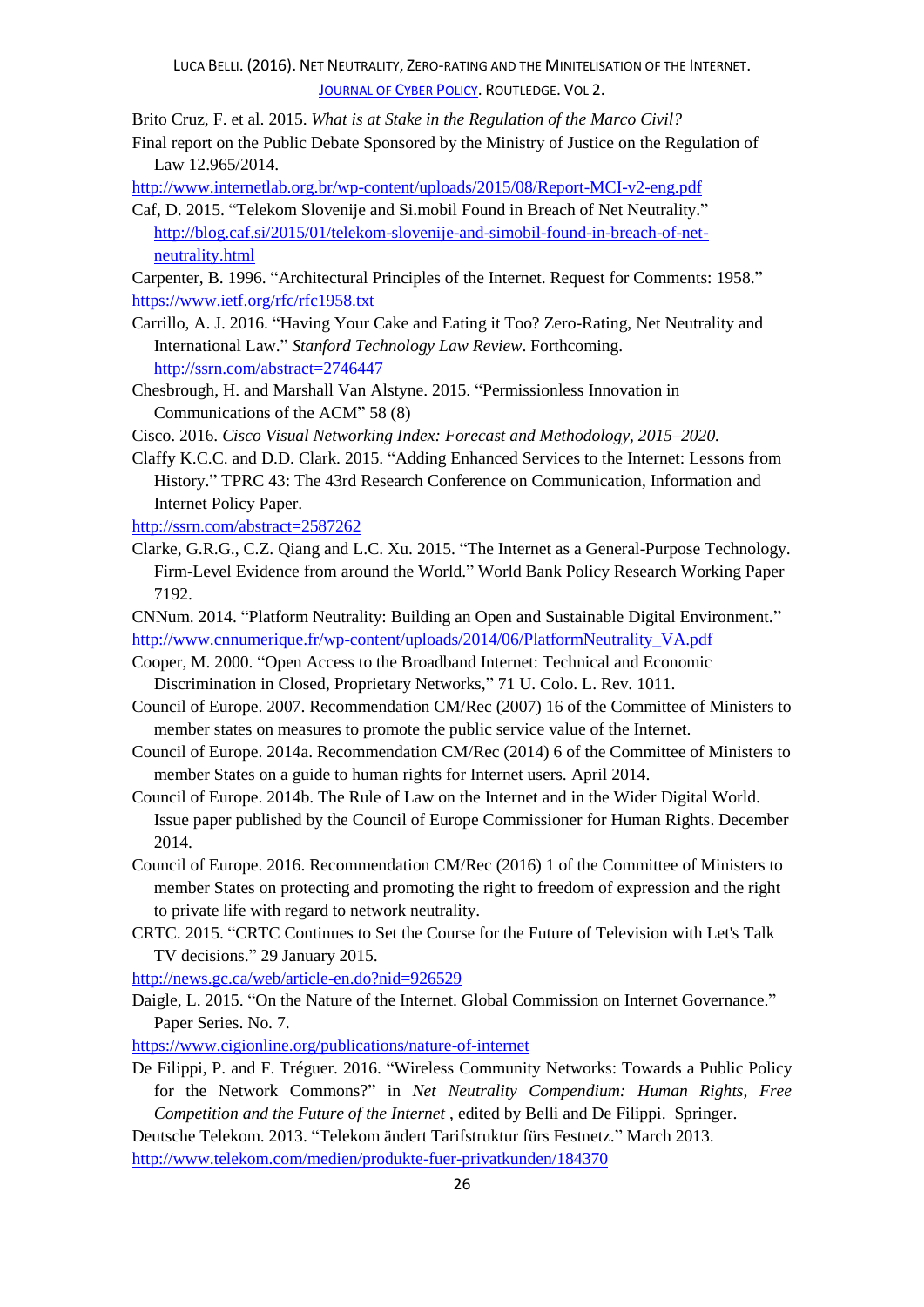J[OURNAL OF](http://dx.doi.org/10.1080/23738871.2016.1238954) CYBER POLICY. ROUTLEDGE. VOL 2.

Deutsche Telekom. 2015. "Shareholder Structure." March 2015. <https://www.telekom.com/shareholder-structure>

Dixon-Thayer, D. 2015. "Mozilla View on Zero-Rating."

<https://blog.mozilla.org/netpolicy/2015/05/05/mozilla-view-on-zero-rating/>

Eatwell, A. 2010. "Chickens, Eggs, Telefónica and the Internet Pie.".

<http://iberosphere.com/2010/02/chickens-eggs-telefonica-and-the-mobile-internet-pie/571> Accessed 18 February 2016.

- Echániz, N. 2015. Community networks: Internet from the first mile. in FRIDA: 10 years contributing to development in Latin America and the Caribbean. <http://lacnic.net/frida/FRIDA-book2015-en.pdf>
- ECtHR. (European Court of Human Rights).1990. Autronic AG v. Switzerland, 22 May 1990. Application no. 12726/87.

<http://hudoc.echr.coe.int/eng?i=001-57630>

ECtHR. (European Court of Human Rights). 2012. Case of Ahmet Yıldırım v. Turkey. Application no. 3111/10.

<http://hudoc.echr.coe.int/fre?i=001-115705>

- Economides, N. 2008. " 'Net Neutrality', Non-Discrimination and Digital Distribution of Content Through the Internet.' *I/S: A Journal of Law and Policy for the Information Society*. Volume 4 (2)
- Economist. 2011. "Data Caps: Even unlimited access has its limits." *The Economist.*  <http://www.economist.com/blogs/babbage/2011/08/data-caps> 17 August.
- EDPS. 2011. Opinion of the European Data Protection Supervisor on Net Neutrality, Traffic Management and the Protection of Privacy and Personal Data.
- EDRi. 2013. "German ISP Imposes Data Caps, Discriminates in Favour of Own Services." Accessed 24 April 2016.

<https://edri.org/edrigramnumber11-8deutsche-telecom-net-neutrality-infringement/>

- Eisenach, J. 2015. The Economics of Zero Rating. NERA Economic Consulting. <http://www.nera.com/publications/archive/2015/the-economics-of-zero-rating.html>
- Ermert, M. 2013. "Managed Services: a Net Neutrality Trap?" *Internet Policy Review.* Accessed 3 May 2016.

<http://policyreview.info/articles/news/managed-services-%E2%80%93-net-neutrality-trap/125>

European Commission. 2015a. "Antitrust: Commission Sends Statement of Objections to Google on Comparison Shopping Service; Opens Separate Formal Investigation on Android." April 2015.

[http://europa.eu/rapid/press-release\\_IP-15-4780\\_en.htm](http://europa.eu/rapid/press-release_IP-15-4780_en.htm)

- European Commission. 2015b. "Commission Staff Working Document. A Digital Single Market for Europe: Analysis and Evidence." May 2015.
- Facebook. 2015. "One Year In: Internet.org Free Basic Services." July 2015. <https://newsroom.fb.com/news/2015/07/one-year-in-internet-org-free-basic-services/>
- FCC. 2005. "Madison River Communications, LLC and Affiliated Companies, Acct. No. FRN:0004334082."

<https://transition.fcc.gov/eb/Orders/2005/DA-05-543A2.html>

- FCC. 2008. Commission Orders Comcast to End Discriminatory Network Management Practices. News Media Information 202/418-0500. August 2008.
- FCC. 2015. Report and Order on Remand, Declaratory Ruling, and Order on the Matter of Protecting and Promoting the Open Internet. GN Docket No. 14-28.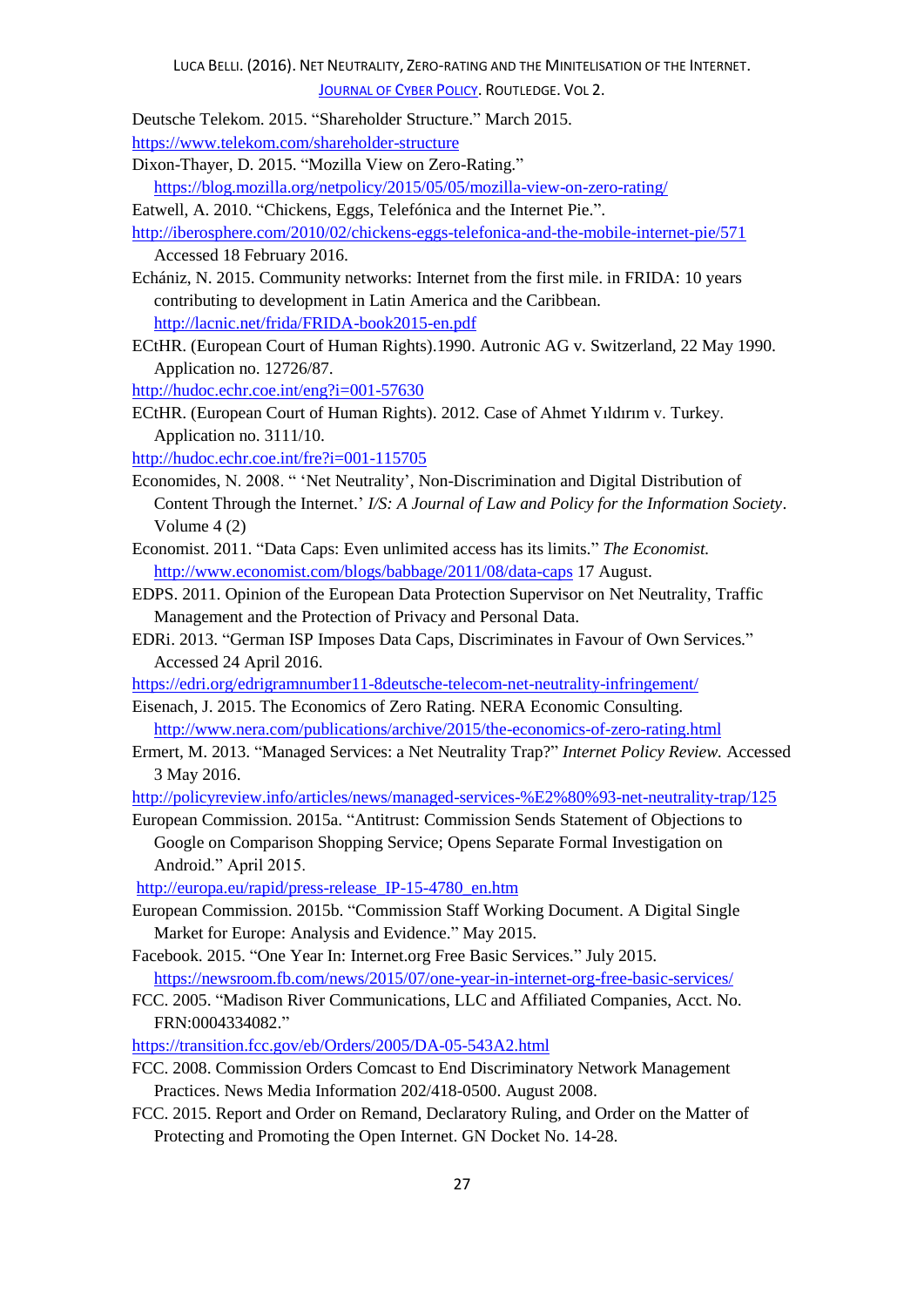- Feher, G. et al. 2007. "Benchmarking Terminology for Resource Reservation Capable Routers. Request for Comments: 4883." July 2007.
- https://www.ietf.org/rfc/rfc4883.txt
- Feld, H. 2014. "T-Mobile Data Roaming Petition Proves Wireless Data Caps Are About Market Power." 11 July 2014.
- [https://www.publicknowledge.org/news-blog/blogs/t-mobile-data-roaming-petition-proves](https://www.publicknowledge.org/news-blog/blogs/t-mobile-data-roaming-petition-proves-wireless-data-caps-are-about-market-p)[wireless-data-caps-are-about-market-p](https://www.publicknowledge.org/news-blog/blogs/t-mobile-data-roaming-petition-proves-wireless-data-caps-are-about-market-p)
- Felten, B. 2013. "There's No Economic Imperative to Reconsider an Open Internet." April 2013.
- Available at SSRN:<http://ssrn.com/abstract=2244335>
- Floyd, S. and M. Allman. 2008. "Comments on the Usefulness of Simple Best-Effort Traffic. Request for Comments: 5290." July 2008. https://tools.ietf.org/html/rfc5290#page-3
- Frankston, B. 2009. "Purpose vs Discovery and the Internet as a Dynamic." *CircleID*, 3 November.

<http://frankston.com/public/?n=PurposeVsdiscovery>

- Frieden, R. 2014. "Net Bias and the Treatment of "Mission-Critical" Bits." 2014 TPRC Conference Paper.
- Available at SSRN:<http://ssrn.com/abstract=2414149>
- Garcia, J.M. 2016. *Network Neutrality and Private Sector Investment.* World Development Report 2016. World Bank.
- Goldhaber, M.H. 1997. "The Attention Economy and the Net." *First Monday* 2 (4). <http://firstmonday.org/article/view/519/440>
- Gonzalez, A. and E. Jouve. 2002. "Minitel: histoire du réseau télématique français." *Flux* 2002/1. No. 47.
- Grossman, D. 2002. "New Terminology and Clarifications for Diffserv. Request for Comments: 3260." April 2002.

<https://tools.ietf.org/html/rfc3260>

- Grove, N., D. Agic. and J. Sedlmeir. 2012. "Network Neutrality and Consumer Discrimination: Comparing ISP's GTCs and DPI Application." 23rd European Regional Conference of the International Telecommunication Society, Vienna, Austria.
- Hart, J.A. 1988. "The Teletel/Minitel System in France". *Telematics and Informatics* 5 (1).
- Haucap, J. and U. Heimeshoff. 2013. "Google, Facebook, Amazon, eBay: Is the Internet Driving Competition or Market Monopolization?" DICE Discussion Paper No. 83.
- House of Lords. 2016. *Online Platforms and the Digital Single Market*. 10<sup>th</sup> Report of Session 2015–16.<http://www.publications.parliament.uk/pa/ld201516/ldselect/ldeucom/129/129.pdf>

Howell, B. 2016. "Ice Cream Illustrates Why you Don't Need to Fear Zero Rating." 3 February. [http://www.techpolicydaily.com/internet/ice-cream-illustrates-why-you-dont-need-to-fear-zero](http://www.techpolicydaily.com/internet/ice-cream-illustrates-why-you-dont-need-to-fear-zero-rating/)[rating/](http://www.techpolicydaily.com/internet/ice-cream-illustrates-why-you-dont-need-to-fear-zero-rating/)

- IACHR. 2008. Case of Kimel v. Argentina. Merits, Reparations and Costs. Judgment of May 2, 2008. Series C No. 177. Para. 57.
- IACR. 2011. Case of Fontevecchia y D'Amico v. Argentina. Merits, Reparations and Costs. Judgment of November 29, 2011. Series C No. 238. Para. 45.
- IDEC. 2016. "Idec entra na Justiça para barrar limite à banda larga fixa." 15 April. [http://www.idec.org.br/em-acao/em-foco/idec-entra-na-justica-para-barrar-a-banda-larga](http://www.idec.org.br/em-acao/em-foco/idec-entra-na-justica-para-barrar-a-banda-larga-fixa)[fixa](http://www.idec.org.br/em-acao/em-foco/idec-entra-na-justica-para-barrar-a-banda-larga-fixa)
- IGF. 2015. "Policy Statement on Network Neutrality." Outcome of the 15<sup>th</sup> United Nations Internet Governance Forum. November 2015.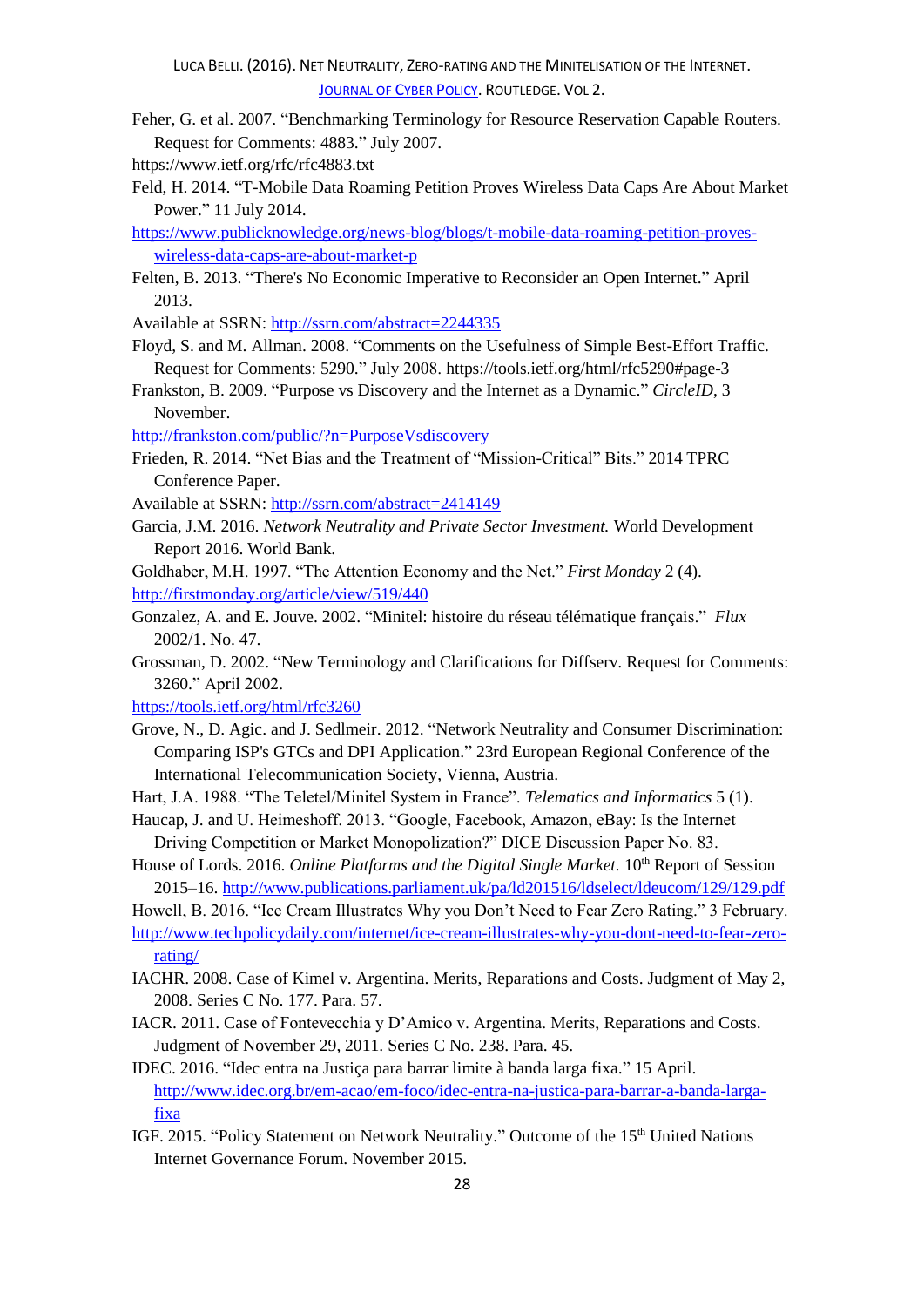[http://www.intgovforum.org/cms/documents/igf-meeting/igf-2016/833-dcnn-2015-output](http://www.intgovforum.org/cms/documents/igf-meeting/igf-2016/833-dcnn-2015-output-document/file)[document/file](http://www.intgovforum.org/cms/documents/igf-meeting/igf-2016/833-dcnn-2015-output-document/file)

- IGF Secretariat. 2016. "Idea Rating Sheet Net Neutrality. Survey 645723." [http://www.intgovforum.org/cms/documents/dynamic-coalitions/662-dc-on-net-neutrality](http://www.intgovforum.org/cms/documents/dynamic-coalitions/662-dc-on-net-neutrality-online-irs-results/file)[online-irs-results/file](http://www.intgovforum.org/cms/documents/dynamic-coalitions/662-dc-on-net-neutrality-online-irs-results/file)
- ISOC. 2012. "The Internet and the Public Switched Telephone Network: Disparities, Differences, and Distinctions."
- ITU. 2015. "ICT Facts and Figures."

<http://www.itu.int/en/ITU-D/Statistics/Documents/facts/ICTFactsFigures2015.pdf>

- Jovanovic B. and P.L. Rousseau. 2005. "General Purpose Technologies" in Philippe Aghion and Steven N. Durlauf, eds. 2005. *Handbook of Economic Growth*. Volume 1B. Elsevier B.V.
- Kenny, R., and A. Dennis. 2013. "Consumer Lock-in for Fixed Broadband." Communications Chambers.
- Knutson R. 2014. "Will Free Data Become the Next Free Shipping?" The Wall Street Journal. October 24. [http://www.wsj.com/articles/will-free-data-become-the-next-free-shipping-](http://www.wsj.com/articles/will-free-data-become-the-next-free-shipping-1414105542)[1414105542](http://www.wsj.com/articles/will-free-data-become-the-next-free-shipping-1414105542)
- KPN. 2011. KPN "Investor Day: Group Strategy. Strengthen Simplify Grow." 10 May 2011.

[http://pulse.companywebcast.nl/playerv1\\_0/default.aspx?id=12193&bb=true&swf=true](http://pulse.companywebcast.nl/playerv1_0/default.aspx?id=12193&bb=true&swf=true)

- Lanham, R. A. 2007. *The Economics of Attention: Style and Substance in the Age of Information.* Chicago: The University of Chicago Press.
- LaRue, F. (UN), D. Mijatović. (OSCE), C. Botero Marino (OAS), and F. Pansy Tlakula.
- (ACHPR). 2011. Special Rapporteurs' Joint Declaration on Freedom of Expression and the
- Internet. June 2011. <http://www.oas.org/en/iachr/expression/showarticle.asp?artID=848&lID=1>
- Lawford, J., J. Lo and M. De Santis. 2009. "Staying Neutral: Canadian Consumers and the Fight for Network Neutrality" (p. 17). Ottawa: Public Interest Advocacy Centre. <http://tinyurl.com/6fnbu73>
- Lei N° 12.965, de 23 de abril de 2014, also known as Marco Civil da Internet no Brasil. [http://www.planalto.gov.br/ccivil\\_03/\\_ato2011-2014/2014/lei/l12965.htm](http://www.planalto.gov.br/ccivil_03/_ato2011-2014/2014/lei/l12965.htm)
- Lemley, M. and L. Lessig. 2000. "The End of End-to-end: Preserving the Architecture of the Internet in the Broadband Era". *UCLA Law Review*. 48: 925.
- Malcolm, J., K. Walsh and C. Mcsherry. 2016. "Zero Rating: What It Is and Why You Should Care." 18 February

<https://www.eff.org/deeplinks/2016/02/zero-rating-what-it-is-why-you-should-care>

- Marsden, C. 1999. Pluralism in the multi-channel market. Suggestions for regulatory scrutiny. Council of Europe MM-S-PL (1999) 012.
- Marsden, C. 2010. *Net Neutrality: Towards a Co-Regulatory Solution*. London: Bloomsbury Academic.
- Mirani, L. 2015. "Millions of Facebook Users Have no Idea They're Using the Internet." 9 February

<http://qz.com/333313/milliions-of-facebook-users-have-no-idea-theyre-using-the-internet/>

Mueller, M. and H. Asghari. 2012. "Deep Packet Inspection and Bandwidth Management: Battles over BitTorrent in Canada and the United States." *Telecommunications Policy.* No. 36.

Naldi, M. 2016. "Concentration in the Mobile Operating Systems Market." University of Rome Tor Vergata. May 2016.

<https://arxiv.org/pdf/1605.04761.pdf>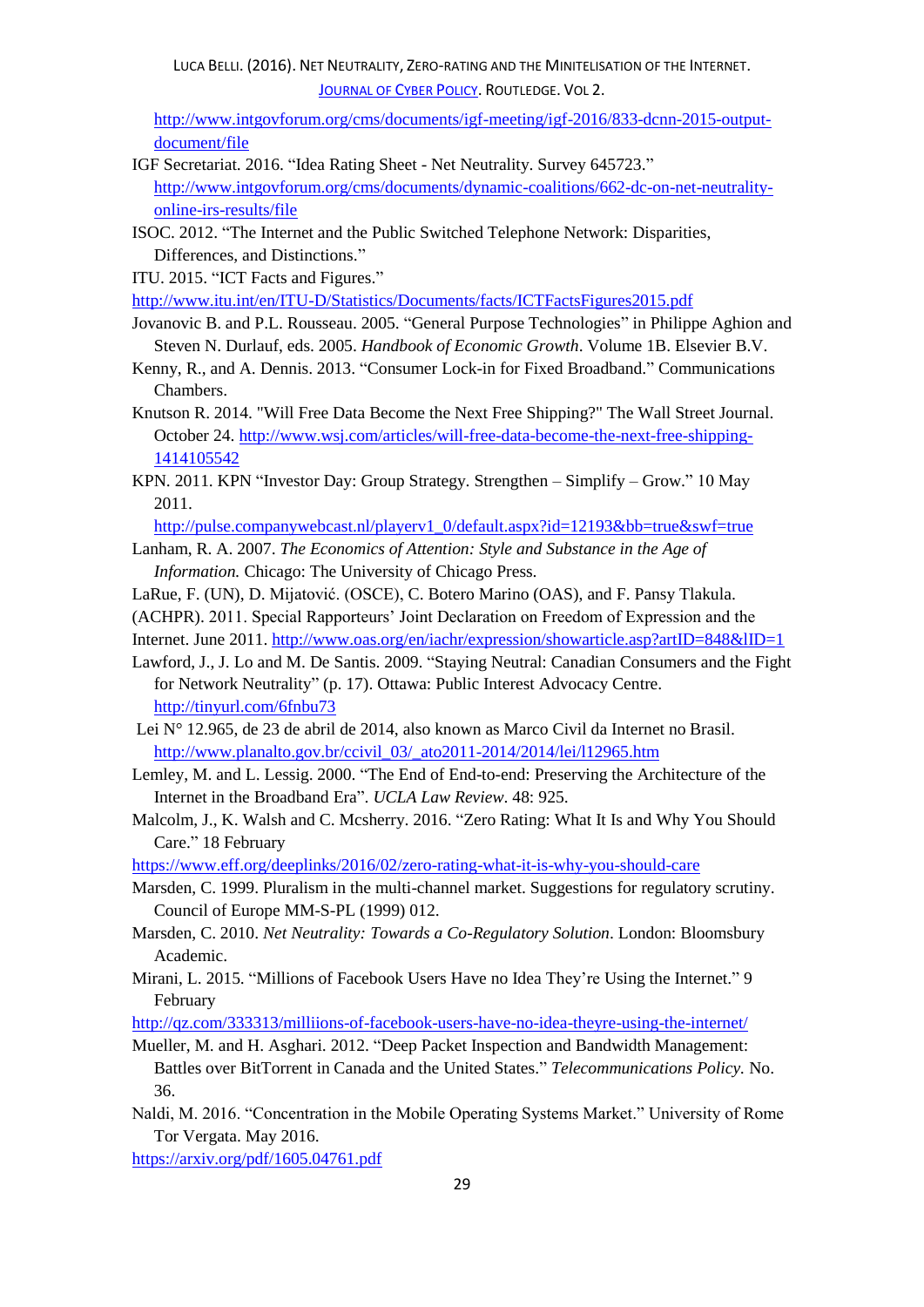Nam, H. 2015. "Killing Network Neutrality – Massive Blocking P2P Traffic by KT Corporation." December 2015.

<http://opennetkorea.org/en/wp/1529>

- Noam, E.M. 2015. *International Media Concentration Collaboration: Who Owns the World's Media? Media Concentration and Ownership Around the World.* Oxford: Oxford University Press.
- NPT. 2009. "Network Neutrality Guidelines for Internet Neutrality." Version 1.0. 24 February 2009.
- [http://www.legi-internet.ro/fileadmin/editor\\_folder/pdf/Guidelines\\_for\\_network\\_neutrality\\_-](http://www.legi-internet.ro/fileadmin/editor_folder/pdf/Guidelines_for_network_neutrality_-_Norway.pdf) [\\_Norway.pdf](http://www.legi-internet.ro/fileadmin/editor_folder/pdf/Guidelines_for_network_neutrality_-_Norway.pdf)
- OECD. 2011. "The Role of Internet Intermediaries in Advancing Public Policy Objectives: Forging Partnerships for Advancing Policy Objectives for the Internet Economy, Part II."
- OECD. 2014. "The Development of Fixed Broadband Networks". *OECD Digital Economy Papers*. No. 239. OECD Publishing.

<http://www.oecd.org/internet/ieconomy/48685066.pdf>

- Orriss, I. 2014. "The Internet's Language Barrier." *Innovations: Technology, Governance, Globalization.* Summer-Fall 2014. 9: 3-4.
- Ovum. 2015. Telecoms, Media and Entertainment Outlook 2015. [http://info.ovum.com/uploads/files/Ovum\\_Telecoms\\_Media\\_and\\_Entertainment\\_Outlook\\_2](http://info.ovum.com/uploads/files/Ovum_Telecoms_Media_and_Entertainment_Outlook_2015.pdf) [015.pdf](http://info.ovum.com/uploads/files/Ovum_Telecoms_Media_and_Entertainment_Outlook_2015.pdf)
- Ramakrishnan K. 2001. "The Addition of Explicit Congestion Notification (ECN) to IP. Request for Comments: 3168." <https://tools.ietf.org/html/rfc3168>
- Rewheel. 2014. "EU28 and OECD Mobile Internet Access Competitiveness Report Q4 2014." *Digital Fuel Monitor* biannual 2014 release. December 2014.
- [http://dfmonitor.eu/downloads/EU28\\_OECD\\_mobile\\_internet\\_access\\_competitiveness\\_report\\_](http://dfmonitor.eu/downloads/EU28_OECD_mobile_internet_access_competitiveness_report_Q4_2014_PUBLIC.pdf) [Q4\\_2014\\_PUBLIC.pdf](http://dfmonitor.eu/downloads/EU28_OECD_mobile_internet_access_competitiveness_report_Q4_2014_PUBLIC.pdf)
- Rewheel. 2015. "In the Netherlands, Where Zero-rating is Banned, KPN just Doubled (Free of Charge) the Mobile Internet Volume Caps to Encourage a Carefree Usage of its Online Videos." *Digital Fuel Monitor* flash research note. February 2015. [http://dfmonitor.eu/downloads/Banning\\_zerorating\\_leads\\_to\\_higher\\_volume\\_caps\\_0602201](http://dfmonitor.eu/downloads/Banning_zerorating_leads_to_higher_volume_caps_06022015.pdf) [5.pdf](http://dfmonitor.eu/downloads/Banning_zerorating_leads_to_higher_volume_caps_06022015.pdf)
- Rewheel. 2016. "The State of 4G Pricing 1st half 2016." *Digital Fuel Monitor* 5th Release. [http://dfmonitor.eu/downloads/1H2016\\_DFMonitor\\_fifth\\_release\\_11052016.pdf](http://dfmonitor.eu/downloads/1H2016_DFMonitor_fifth_release_11052016.pdf)

Ribeiro J. 2015. Facebook's Internet.org opens platform to other online services. Computerworld. (May 4, 2015). [http://www.computerworld.com/article/2917807/internet/facebooks-internetorg-opens-](http://www.computerworld.com/article/2917807/internet/facebooks-internetorg-opens-platform-to-other-online-services.html)

[platform-to-other-online-services.html](http://www.computerworld.com/article/2917807/internet/facebooks-internetorg-opens-platform-to-other-online-services.html)

Rosen, E. et al. 2001. "Multiprotocol Label Switching Architecture. Request for Comments: 3031."

<https://tools.ietf.org/html/rfc3031>

- Rossini, C. and T. Moore. 2015. "Exploring Zero-Rating Challenges: Views From Five Countries." A Public Knowledge Working Paper.
- Saltzer, J.H., D.P. Reed, and D.D. Clark. 1984. "End-to-end Arguments in System Design." ACM Transactions on Computer Systems (TOCS) 2, 4.
- T-Mobile. 2015. "Content Provider Technical Requirements for Participation in Binge On." November 2015.